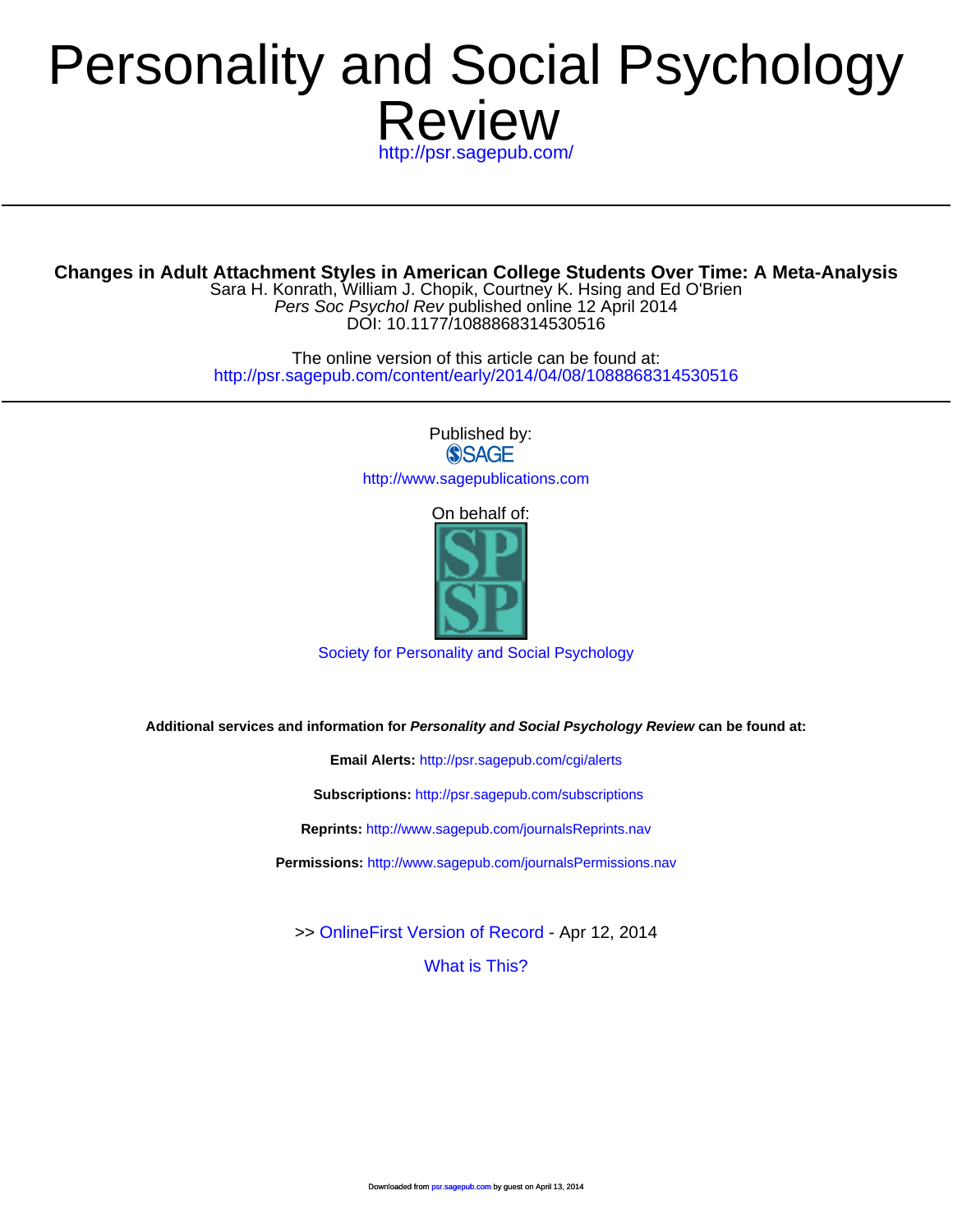# **Changes in Adult Attachment Styles in American College Students Over Time: A Meta-Analysis**

Personality and Social Psychology Review 1–23 © 2014 by the Society for Personality and Social Psychology, Inc. Reprints and permissions: sagepub.com/journalsPermissions.nav DOI: 10.1177/1088868314530516 pspr.sagepub.com **SSAGE** 

 $\mathsf{Sara}\ \mathsf{H.\ Konrath}^{\mathsf{I},\mathsf{2}},$  William J. Chopik<sup>1</sup>, Courtney K. Hsing<sup>1</sup>, and Ed O'Brien<sup>1</sup>

#### **Abstract**

The current article examines changes over time in a commonly used measure of adult attachment style. A cross-temporal meta-analysis was conducted on 94 samples of American college students (total *N* = 25,243, between 1988 and 2011) who chose the most representative description of four possible attachment styles (Secure, Dismissing, Preoccupied, and Fearful) on the Relationship Questionnaire. The percentage of students with Secure attachment styles has decreased in recent years (1988: 48.98%; 2011: 41.62%), whereas the percentage of students with Insecure attachment styles (sum of Dismissing, Preoccupied, Fearful) has increased in recent years (1988: 51.02%; 2011: 58.38%). The percentage of students with Dismissing attachment styles has increased over time (1988: 11.93%; 2011: 18.62%), even after controlling for age, gender, race, and publication status. Positive views of others have declined across the same time period. We discuss possible implications and explanations for these changes.

#### **Keywords**

attachment style, secure attachment, insecure attachment temporal change, meta-analysis, secular trends

People spend nearly all their waking hours in the presence of others (Kahneman, Krueger, Schkade, Schwarz, & Stone, 2004); when people are not with others, they interact with others online or via phone or text message (Pew Internet Trend Data (Adults), 2013). When not directly interacting, they often watch others on television and movie screens activities that consume the vast majority of their free time (Bohn & Short, 2009). And when people are not watching others, they think about others, of past events, and of future interactions yet to come (Gilbert & Wilson, 2009). Interpersonal connections are so prevalent that some scholars argue that they are the core of the human experience (Baumeister & Leary, 1995; Panksepp, 1998).

And yet not all social connections are equal. Some people form connections that are strong and supportive, with longterm mutual commitment. Others form connections that are superficial and fleeting, based on maximizing benefits while giving little back in return. Still others seek to avoid social interactions altogether. Given such differences in how people connect with others, and given that social connections are closely linked to well-being and other positive outcomes (Collins & Feeney, 2004; Collins & Read, 1990; Sarason, Sarason, & Gurung, 2001), researchers have been interested in factors that promote satisfying relationships.

The focus of this article is specifically on adult attachment styles, which involve people's tendencies to form or avoid interpersonal bonds. We use cross-temporal meta-analytic methods to examine changes over time in American college students' attachment styles. We do so by using a time-lag method, which separates the effects of birth cohort from age by analyzing samples of people of the same age at different points in time. In this study, we compare college students from the late 1980s with college students in the 1990s, 2000s, and 2010s. By studying college students during each of these time periods, we can compare people who are approximately the same age but from different birth cohorts. People from different birth cohorts can have very different personalities and values, even if they are born within the same culture (Stewart & Healy, 1989; Twenge, 2000). For example, children growing up in the United States in the 1970s were exposed to different sociocultural norms than those growing up in the 2000s, despite being physically located in the same country. This approach uses similar logic as studies examining similarities and differences in the self-construals, traits,

**Corresponding Author:**

Email: [skonrath@umich.edu](mailto:skonrath@umich.edu)

University of Michigan, Ann Arbor, USA

<sup>&</sup>lt;sup>2</sup>University of Rochester Medical Center, NY, USA

Sara Konrath, Research Center for Group Dynamics, Institute for Social Research, University of Michigan, 426 Thompson Street, Ann Arbor, MI 48104, USA.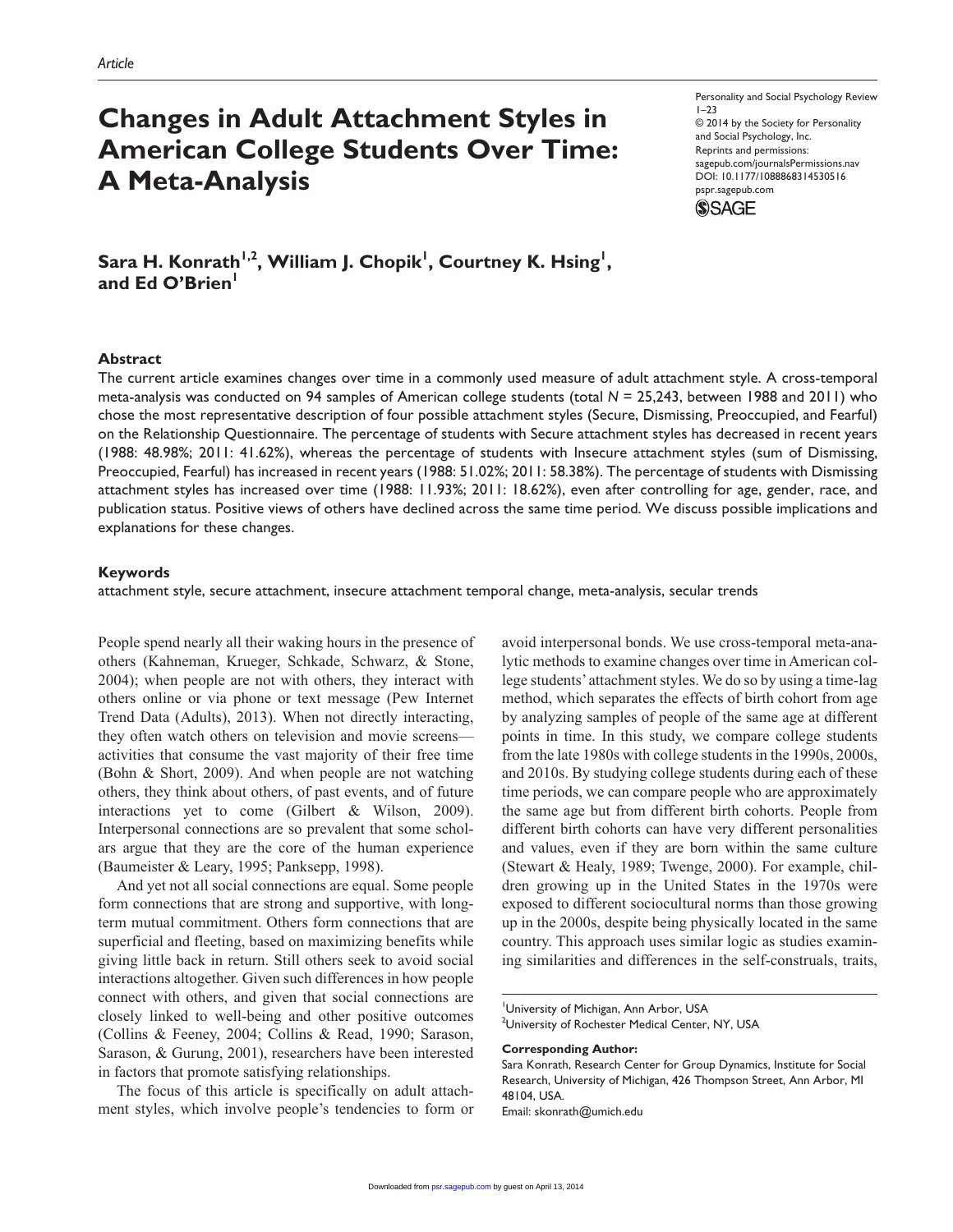and behaviors of people across different regions of the world (e.g., Choi, Nisbett, & Norenzayan, 1999; Heine & Lehman, 1997; Markus & Kitayama, 1991), except that it instead assesses differences between birth cohort groups (rather than cultures).

Several studies have used this method to identify cohort differences in anxiety, self-esteem, empathy, narcissism, locus of control, belief in a just world, and sexual behaviors (Konrath, O'Brien, & Hsing, 2011; Malahy, Rubinlicht, & Kaiser, 2009; Twenge, 2000; Twenge & Campbell, 2001; Twenge, Konrath, Foster, Campbell, & Bushman, 2008; Twenge, Zhang, & Im, 2004; Wells & Twenge, 2005). These studies used meta-analytic methods to compare samples of college students or children who completed the same psychological questionnaires at different points in time. In the method of cross-temporal meta-analysis, researchers correlate the mean scores on a measure with the year of data collection to assess changes over time. In the current study, we specifically examine changes over time in adult attachment styles.

# **What Is Attachment?**

Attachment styles refer to the motivational systems underlying social relationships that explain differences in how people connect with and relate to others. Early attachment theory was predominantly focused on the bonds formed between infants and their caregivers (Bowlby, 1973). Subsequent work highlighted the parallels between these parent–child relationships and later relationships between romantic partners beginning in young adulthood (Hazan & Shaver, 1987). For example, children's relationships with their parents in early life are similar to their intimate relationships with nonfamilial others later in life (Bowlby, 1988; Fraley & Shaver, 2000). More recently, attachment theory was extended beyond early lifespan development and intimate relationships (e.g., parental, romantic) to include more general adult relationships (e.g., friendship, colleagues; Cassidy & Shaver, 2008). Recent research has demonstrated that the influence of early caregiving environments persists long after these bonds are formed, predicting relationship dynamics as long as 20 years after initial assessments in early childhood (Oriña et al., 2011; Zayas, Mischel, Shoda, & Aber, 2011).

Differences in adult attachment are conceptualized in terms of four distinct "styles," based on two-dimensional models of how people regard themselves (Dimension 1: Models of Self) and the others around them (Dimension 2: Models of Others; Bartholomew & Horowitz, 1991; Cassidy, 2000; Feeney, 2008; Pietromonaco & Barrett, 2000). The distinction between Models of Self and Others allows for more specific analyses than early conceptualizations of attachment, which often lumped potentially different dimensions into general bipolar categories such as "secure" versus "insecure" (e.g., Belsky & Rovine, 1987). Finer distinctions are particularly useful for understanding attachment

processes within adults, who likely have more complex social networks than the close familial relationships held by infants and young children.

Table 1 summarizes the measurement and two-dimensional structure of the four attachment styles. *Secure attachment* characterizes people who are comfortable with intimacy and autonomy. They hold positive views of themselves and positive views of others. *Dismissing attachment* characterizes people who are self-reliant and value autonomy to an extreme degree, often at the expense of intimacy with others. This can result in interpersonal "coldness." They hold positive views of themselves but negative views of others. *Preoccupied* people typically have low self-worth and are anxious in close relationships. They hold negative views of themselves but positive views of others. *Fearful attachment* characterizes people who desire intimacy but have a general distrust for others, thereby avoiding involvement in relationships that may lead to rejection. They hold negative views of themselves and negative views of others.

Most measures of adult attachment are based on selfreport questionnaires (see Crowell, Fraley, & Shaver, 2008, for a review). These are far more common than interview and behavioral methods, which are often complex, labor-intensive, and geared toward young children who may not comprehend self-report questions (e.g., Ainsworth, Blehar, Waters, & Wall, 1978; Brennan, Clark, & Shaver, 1998). The Relationship Questionnaire (RQ; Bartholomew & Horowitz, 1991) is one of the most widely used self-report measures of adult attachment. The RQ consists of four short paragraphs describing the four prototypical adult attachment styles, as seen in Table 1: Secure, Dismissing, Preoccupied, and Fearful (Bartholomew, 1990; Bartholomew & Horowitz, 1991). Typically, respondents rate the extent to which each paragraph describes them. However, researchers often administer a forced-choice method, in which respondents choose only one of the four descriptions that best describes their attachment style (Feeney, 1999; Pietromonaco & Barrett, 1997).

The RQ is an ideal measure of attachment style for use in a cross-temporal meta-analysis. Among self-report measures of attachment, the RQ is less susceptible to social desirability and self-report biases compared with other measures of attachment (Leak & Parsons, 2001). The scale is correlated highly with other self-report measures and interview-based assessments of attachment style (Bartholomew & Horowitz, 1991; Bartholomew & Shaver, 1998; Brennan et al., 1998). The RQ is reliable, well-validated, widely used, culture-sensitive, and carries considerable self-observer agreement among peers, romantic partners, and family members (Bartholomew & Horowitz, 1991; Griffin & Bartholomew, 1994; Scharfe & Bartholomew, 1994; Schmitt et al., 2004). In addition, RQ responses are relatively stable across time periods ranging from 8 months to 2 years post-assessment, with stability coefficients of .51 and .38, respectively (Scharfe [& Bartholo](http://psr.sagepub.com/)mew, 1994; Zhang & Labouvie-Vief,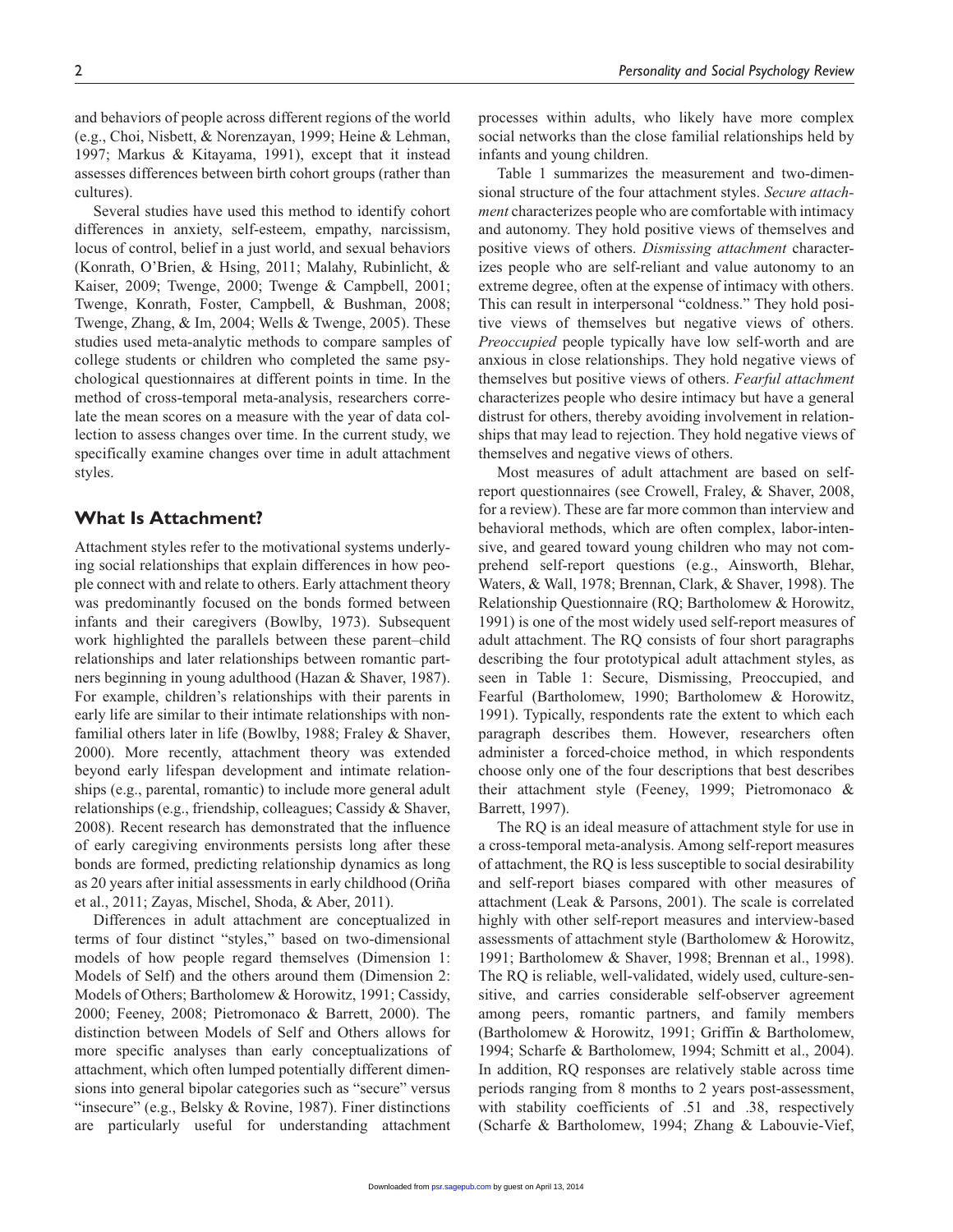|  |  |  |  | Table I. The Four Adult Attachment Styles. |  |
|--|--|--|--|--------------------------------------------|--|
|--|--|--|--|--------------------------------------------|--|

| Attachment style | <b>Measurement</b>                                                                                                                                                                                                                                                             | Model of Self | Model of Other |
|------------------|--------------------------------------------------------------------------------------------------------------------------------------------------------------------------------------------------------------------------------------------------------------------------------|---------------|----------------|
| Secure           | "It is easy for me to become emotionally close to others. I am<br>comfortable depending on others and having others depend on me.<br>don't worry about being alone or having others not accept me."                                                                            | Positive      | Positive       |
| Dismissing       | "I am comfortable without close emotional relationships. It is very<br>important to me to feel independent and self-sufficient, and I prefer not<br>to depend on others or have others depend on me."                                                                          | Positive      | Negative       |
| Preoccupied      | "I want to be completely emotionally intimate with others, but I often<br>find that others are reluctant to get as close as I would like. I am<br>uncomfortable being without close relationships, but sometimes worry<br>that others don't value me as much as I value them." | Negative      | Positive       |
| Fearful          | "I am uncomfortable getting close to others. I want emotionally close<br>relationships, but I find it difficult to trust others completely, or to<br>depend on them. I worry that I will be hurt if I allow myself to become<br>too close to others."                          | Negative      | Negative       |

2004). The RQ's excellent psychometric properties make it an ideal measure to use for examining potential changes over time in adult attachment style.

# **Correlates of the RQ**

Considerable research has examined the correlates of attachment styles in children (Carlson & Sroufe, 1995; Sroufe, Egeland, & Kreutzer, 1990; Zayas et al., 2011). However, the focus of the current article is on adult attachment styles as measured by the RQ. Although less developed than the childhood literature, the RQ has several important correlates across self-related and other-related outcomes (see Table 2, for a summary).

#### *Secure*

Secure attachment, as measured with the RQ, is very similar to prior definitions of secure attachment (e.g., Hazan & Shaver, 1987). Secure people are low in neuroticism, high in agreeableness, and high in extraversion (Shaver & Brennan, 1992). They tend to disclose private information to intimate others (Keelan, Dion, & Dion, 1998) and trust others, valuing their ongoing relationships even through hardships (Ciechanowski & Katon, 2006). Secure individuals have relatively stable emotional and social lives (Ravitz, Maunder, Hunter, Sthankiya, & Lancee, 2009), reporting high levels of social support, interpersonal well-being, and a balance of control in their friendships (Bartholomew & Horowitz, 1991; Ognibene & Collins, 1998; Sarason et al., 2001; Vogel & Wei, 2005). Secure adults experience less frequent negative emotions in their romantic relationships (Simpson, 1990) and also report a greater satisfaction with and quality of their social relationships in general (Banse, 2004; Collins & Read, 1994). They have high social competence and report relatively low loneliness (DiTommaso, Brannen-McNulty, Ross, & Burgess, 2003). On a behavioral level, Secure people are

the most likely of all styles to show compassion, helping, and other prosocial behaviors toward others (Mikulincer, Shaver, Gillath, & Nitzberg, 2005; Thompson & Gullone, 2008). In addition, since they have positive Models of the Self, it is not surprising that Secure people have high self-esteem, high self-acceptance, high self-confidence, and low subjective distress (Bartholomew & Horowitz, 1991). On the California Personality Inventory, Secure attachment is positively related to sociability, empathy, socialization, communality, independence, and tolerance (Diehl, Elnick, Bourbeau, & Labouvie-Vief, 1998).

#### *Dismissing*

Dismissing individuals report being comfortable without close relationships. They are independent, self-sufficient, and have high self-esteem, self-acceptance, and self-confidence (Bartholomew & Horowitz, 1991; Ravitz et al., 2009). Dismissing individuals are relatively unconcerned about what others think, are low in interpersonal warmth, have less satisfying romantic relationships, and are competitive in interpersonal settings (Bartholomew & Horowitz, 1991; Guerrero, 1996). They see "walls" between themselves and others, with a high sensitivity to being controlled by other people (Ciechanowski & Katon, 2006). Dismissing people have a general distrust of others, and they tend to avoid relying on other people, thus avoiding closeness and intimacy (Ciechanowski & Katon, 2006). In terms of coping with negative interpersonal experiences, Dismissing people (compared to people with other attachment styles) are more likely to avoid thinking about such events altogether rather than actively seeking out support (Ognibene & Collins, 1998), and perhaps as a result they are also more prone to loneliness (DiTommaso et al., 2003). On the California Personality Inventory, Dismissing attachment is negatively related to sociability, empathy, socialization, communality, and tolerance (Diehl et al., 1998).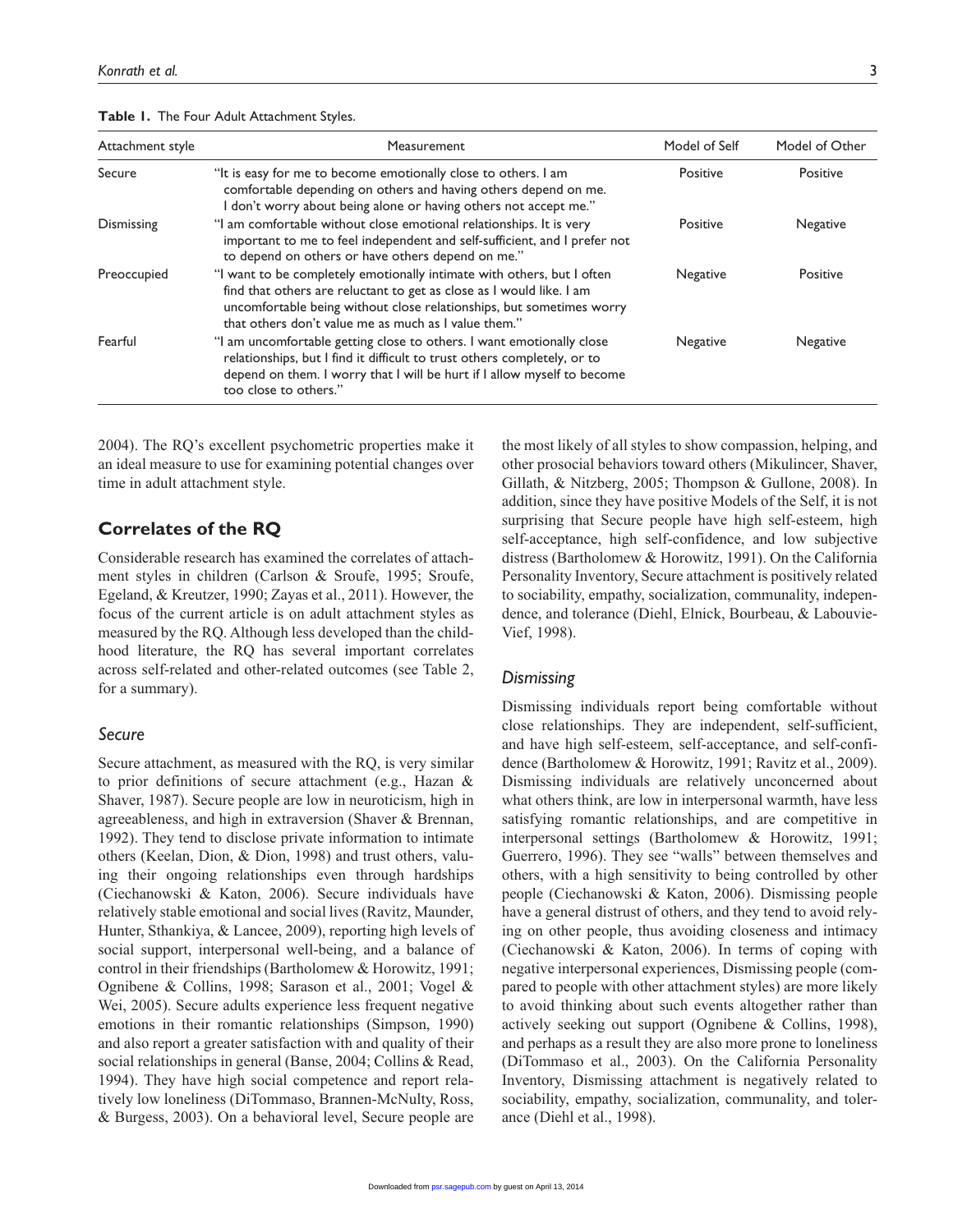| Attachment style (Model) | Self-related<br>outcomes                         | Other-related outcomes               |  |  |
|--------------------------|--------------------------------------------------|--------------------------------------|--|--|
| Secure (pos self,        | Agreeable/extroverted                            | Trusting/strong relationships        |  |  |
| pos other)               | Stable emotional lives                           | Strong social support                |  |  |
|                          | Low subjective distress                          | Satisfying/stable social lives       |  |  |
|                          | High self-esteem/self-acceptance/self-confidence | Prosocial behavior                   |  |  |
| Dismissing               | Independent/self-sufficient                      | Low need/desire for closeness        |  |  |
| (pos self,               | Autonomous/self-controlled                       | Interpersonal "coldness"             |  |  |
| neg other)               | High self-esteem/self-acceptance/self-confidence | Competitive/less communality         |  |  |
| Preoccupied (pos self,   | Emotionally expressive                           | Low stability/balance in social life |  |  |
| pos other)               | Low self-confidence                              | Trust/rely on others                 |  |  |
|                          | Low independence/self-control                    | Easily upset/worried in social life  |  |  |
| Fearful (neg self,       | Subservient to others                            | Distrustful of others                |  |  |
| neg other)               | High passivity/low agency                        | Low intimacy/sociability             |  |  |
|                          | Low self-confidence/self-esteem/independence     | Perceive the world as harsh          |  |  |

**Table 2.** Representative Correlates of the Relationship Questionnaire.

#### *Preoccupied*

Preoccupied adults strongly desire to be emotionally close to others, but they are easily upset and worried if closeness in relationships is not reciprocated (Bartholomew & Horowitz, 1991; Ravitz et al., 2009). Despite desiring closeness, they tend to report more feelings of loneliness (DiTommaso et al., 2003). They feel that they have limited control in their friendships, and other people often find them to be overly expressive to the point of being intrusive (Bartholomew & Horowitz, 1991). Not surprisingly, then, Preoccupied people are more socially sensitive but have low self-confidence (DiTommaso et al., 2003). They are emotional, caring, and able to rely on others with feelings of trust and security; however, they are also overprotective and overly sensitive (Bartholomew & Horowitz, 1991). On the California Personality Inventory, Preoccupied attachment is negatively related to independence and self-control (Diehl et al., 1998).

#### *Fearful*

Fearful individuals have negative Models of both Self *and* Others. As such, they have low self-confidence, low assertiveness, low agency, and high passivity. They also lack warmth and are generally distrustful of others (Bartholomew & Horowitz, 1991; Ciechanowski & Katon, 2006). They are low in sociability and highly sensitive to rejection (Guerrero, 1996; Ravitz et al., 2009). Fearful individuals are generally subservient to others; they are not competitive and feel as though they have little control in their close relationships (Bartholomew & Horowitz, 1991). They perceive the world as harsh, tend not to rely on other people (Ciechanowski & Katon, 2006), report distance from close others, and experience more loneliness than more Secure people (DiTommaso et al., 2003; Ognibene & Collins, 1998). On the California Personality Inventory, Fearful attachment is negatively related to sociability, empathy,

socialization, communality, independence, self-control, and tolerance (Diehl et al., 1998).

# **Changes in Attachment Styles Over Time**

In the current study, we examined changes in the percentage of American college students endorsing each RQ attachment style over time. We hypothesized that Secure attachment styles have been decreasing in prevalence in recent years, with a corresponding increase in Insecure attachment styles (sum of Dismissing, Preoccupied, and Fearful), and especially Dismissing attachment.

One particularly relevant program of research has found increasing levels of narcissism<sup>1</sup> in American college students from the mid-1980s to the 2000s, using similar cross-temporal methods as the current study (Twenge & Foster, 2008, 2010; Twenge et al., 2008). Narcissistic individuals have high self-esteem and inflated self-views, especially on agentic traits such as power and intelligence (e.g., Campbell, Rudich, & Sedikides, 2002; Raskin, Novacek, & Hogan, 1991). Thus, they have positive Models of the Self. Although narcissistic people are typically extraverted, they think of others primarily in terms of their utility rather than as interdependent relationship partners (Campbell, 1999). Narcissistic people tend to aggress against people who threaten their egos by rejecting or insulting them (Bushman & Baumeister, 1998; Konrath, Bushman, & Campbell, 2006). In addition, narcissistic people have low trust. For example, they are less likely to agree that "*most people are basically good and kind*" and "*most people can be trusted*" (Konrath & Bushman, 2007). Thus, evidence suggests that they have negative Models of Others. Smolewska and Dion (2005) suggested that narcissists' desire for dominance, low affiliative concerns, self-reliance, and suspiciousness toward others align well with what Bowlby originally called "compulsive s[elf-reliance](http://psr.sagepub.com/)" or Dismissing attachment (Bowlby,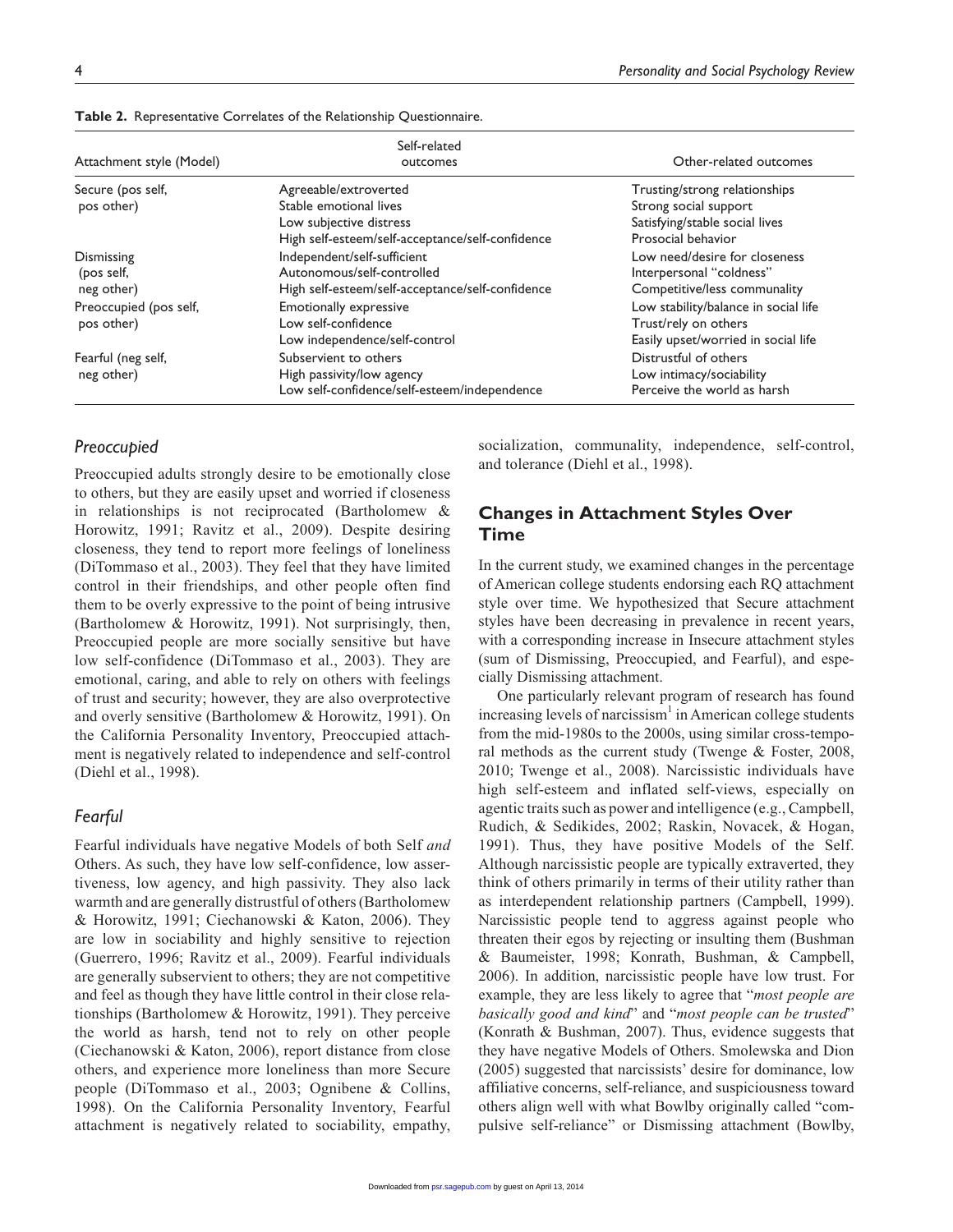1973; Wink, 1991). Attachment insecurity is related to manipulative behavior in the context of close relationships (Gillath, Sesko, Shaver, & Chun, 2010), which parallels the exploitative interpersonal tendencies of narcissistic people (Wink, 1991). Furthermore, common to both narcissism and Dismissing attachment is the dismissal of close relationships that may pose a threat to their self-concept; each share an underlying set of defensive strategies when interacting with others (Smolewska & Dion, 2005). Taken together, people with Dismissing attachment styles (i.e., those characterized by positive Models of the Self and negative Models of Others) would likely score higher in narcissism than people with other attachment styles. Indeed, some studies have found a positive correlation between narcissism and Dismissing attachment (Campbell & Foster, 2002; Neumann & Bierhoff, 2004). If narcissism is increasing among American college students over time, then Dismissing attachment styles may also be increasing over time.

A related research program finds decreases in dispositional empathy in American college students from the late-1970s until 2009, also using the same cross-temporal methods as the current study (Konrath et al., 2011). Students attending college in the 2000s scored lower on a measure of empathic concern (emotional empathy) and perspective taking (cognitive empathy) compared to students attending college in the 1980s and 1990s. Although evidence suggests that people lack meta-knowledge regarding their own empathic accuracy (Ickes, 1993), studies have generally found that self-report measures of dispositional empathy predict a wide range of prosocial behaviors, confirming the validity of such scales (e.g., Archer, Diaz-Loving, Gollwitzer, Davis, & Foushee, 1981; Batson, Bolen, Cross, & Neuringer-Benefiel, 1986; Hojat, Mangione, Nasca, Gonnella, & Magee, 2005).

Due to their high self-reliance and lower motivation to maintain social relationships, Dismissing individuals may not engage in perspective taking as frequently or may be less able or willing to discern the thoughts and feelings of others (Wei, Liao, Ku, & Shaffer, 2011). Empirical studies support the notion that holding a negative view of others is associated with lower empathy (Britton & Fuendeling, 2005; Mikulincer et al., 2001). Thus, if empathy is decreasing among American college students, Dismissing attachment styles (and negative Models of Others in general) may concurrently be increasing in this population. Indeed, Dismissing individuals have lower empathy scores on the California Personality Inventory than those with other attachment styles (Diehl et al., 1998). Furthermore, empathy mediates the consistently reported relationship between attachment insecurity and subjective well-being (Wei et al., 2011). This mediation suggests that having a negative Model of Others may be a precursor to lower empathy and interfere with the ability to recognize the feelings of others. Since lower empathy can be detrimental to interpersonal relationships, this can be costly to one's well-being.

Still other related societal changes lead to the prediction that Secure attachment styles might be decreasing while Insecure attachment styles may be increasing, especially Dismissing attachment styles. For example, individualism (Twenge, 2006), self-esteem (Twenge & Campbell, 2001), positive self-views (Twenge & Campbell, 2008), and agentic traits (Twenge, 1997) have all increased over time. Highly individualistic people are, by definition, more concerned with their own success and well-being compared to others' success and well-being (see Fukuyama, 1999; Myers, 2000). Similarly, materialistic values are increasing over time, especially among American young adults (Schor, 2004). Not surprisingly, materialism is related to less prosocial behavior and weaker relationships with others (Kasser & Ryan, 1993; Vohs, Mead, & Goode, 2006). Furthermore, endorsement of beliefs in a just world (which are often used to justify inequality and blame victims for their outcomes) increased among American college students from 1973 to 2006—accompanying an increase in income inequality over that same time period (Malahy et al., 2009). Thus, Dismissing attachment styles may also be increasing because there is supporting evidence that college students may be more interested in their own outcomes rather than interpersonal connections in recent years. Indeed, the fact that more Americans live alone now than ever before (Olds & Schwartz, 2009) may be one subtle societal manifestation of the increase in Insecure attachment styles, especially those characterized by negative Models of Others.

# *Can Environmental Factors Affect Adult Attachment Styles?*

To argue that cohort-based changes in attachment styles have occurred over time, there would need to be evidence that adult attachment styles can be influenced by changes in people's sociocultural and interpersonal environments.

Researchers have questioned whether attachment styles present in childhood persist throughout the course of people's lives. Hazan and Shaver (1987) theorized that Ainsworth and colleagues' (1978) patterns of childhood attachment may also be observed in adult relationships. Several adult attachment measures have been designed to assess the claim that attachment patterns formed in infancy can persist into adulthood (e.g., Bartholomew & Horowitz, 1991; Brennan et al., 1998; Stein, Jacobs, Ferguson, Allen, & Fonagy, 1998). Although some longitudinal studies assessing the stability of early attachment patterns have reported inconsistent findings (e.g., Bohlin, Hagekull, & Rydell, 2000; Hamilton, 2000; Lewis, 1997; Waters, Weinfield, & Hamilton, 2000), a metaanalysis of longitudinal studies found that the early formation of attachment style typically remains rather stable through early adulthood (Fraley, 2002). However, attachment patterns are still malleable under certain circumstances, such as the occurrence of negative life events (Hamilton, 2000; Waters et al., 2000).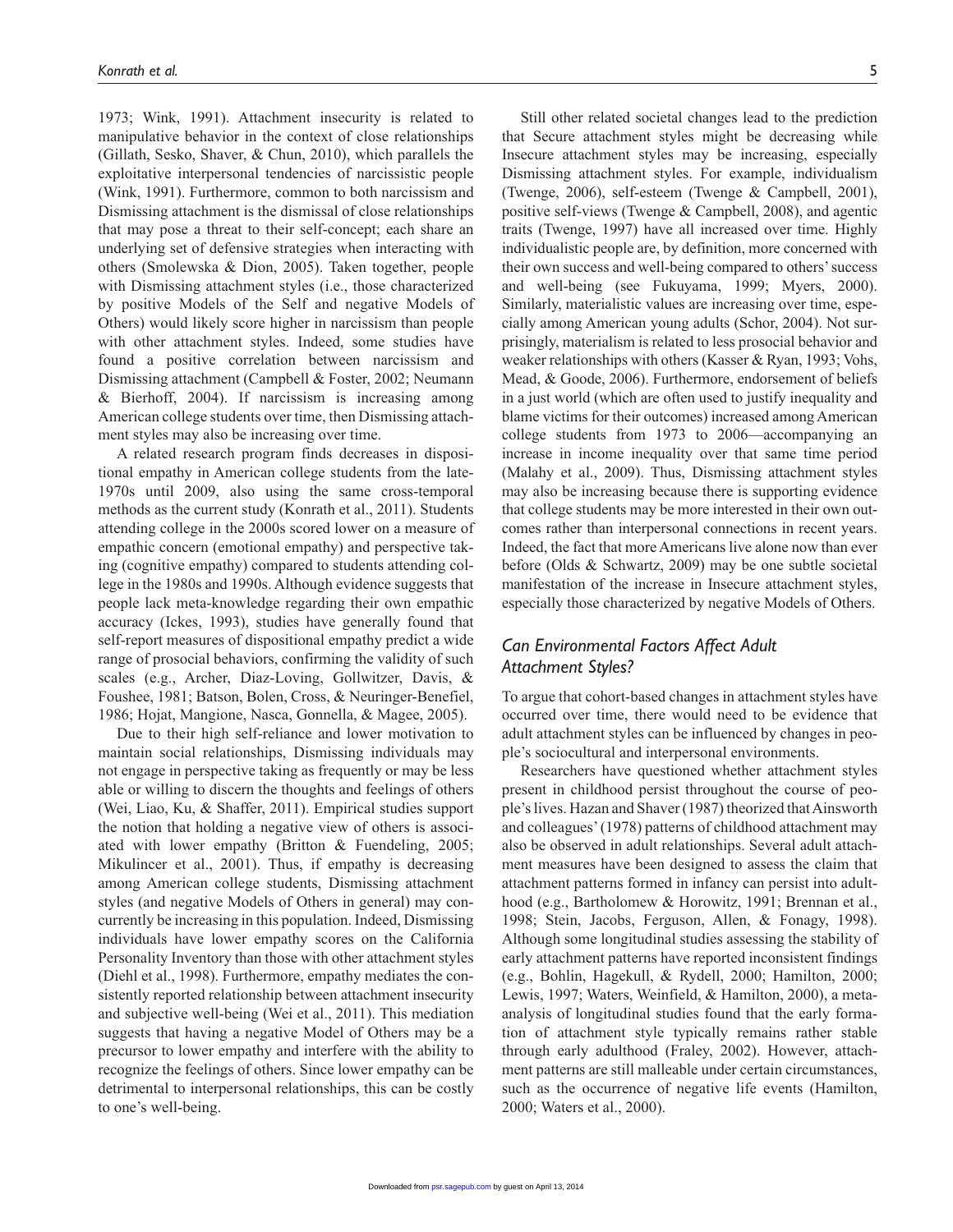Genetic research can also help us to understand the role of environmental factors in attachment styles. Research assessing the contributions of genetic versus environmental factors on attachment styles has found inconsistent patterns. These studies frequently focus on mono- and dizygotic twins to compare the influence of genetics to that of the environment (e.g., Brussoni, Jang, Livesley, & MacBeth, 2000). On the one hand, several studies have reported no significant effects of genetics on attachment, and thus, they mainly attribute variation to environmental influences (Bakermans-Kranenburg, van Uzendoorn, Bokhorst, & Schuengel, 2004; O'Connor & Croft, 2001). However, numerous other studies report contradictory findings that support some genetic contribution to attachment (e.g., Brussoni et al., 2000; Donnellan, Burt, Levendosky, & Klump, 2008). For example, a study on the genetic correlates of adult attachment revealed that attachment insecurity was related to several socially relevant genetic polymorphisms (i.e., the 5HT2A serotonin receptor gene; Gillath, Shaver, Baek, & Chun, 2008).

Even so, a twin study attributing much variability in attachment styles to genes still recognized environmental influences as important, especially within Dismissing attachment styles (Brussoni et al., 2000). This study, which used the Relationship Scales Questionnaire (RSQ; Griffin & Bartholomew, 1994), found that genes accounted for a significant percentage of the variability in Fearful ( $h^2 = .43$ ;  $e^2 = .57$ ), Preoccupied ( $h^2 =$ .25;  $e^2 = .75$ ), and Secure attachment ( $h^2 = .37$ ;  $e^2 = .63$ ). However, genes accounted for virtually no variation in Dismissing attachment ( $h^2 = .00$ ;  $c^2$  / shared environmental effects = .29;  $e^2$  / non-shared environmental effects = .71). While genetic factors accounted for significant variance in most attachment styles, environmental influences accounted for virtually all of the variance in Dismissing attachment. The authors suggested that the Dismissing style may be the most responsive to changes in people's immediate environments. Furthermore, a recent 18-year longitudinal study examined the relative influence of social/environmental conditions and genetic polymorphisms in explaining individual differences in attachment (Fraley, Roisman, Booth-LaForce, Owen, & Holland, 2013). Variability in attachment styles was largely attributable to the quality of individuals' caregiving environments and close relationships in adolescence, and was virtually uncorrelated with genetic markers of personality. In addition, there is lower stability over time for attachment avoidance (a classification conceptually similar to Dismissing attachment) compared to other styles (Fraley, Vicary, Brumbaugh, & Roisman, 2011). This hypothesis is consistent with research linking changes in Dismissing (avoidant) attachment to variability in social environments and relationship history (Chopik, Edelstein, & Fraley, 2013; Davila, Karney, & Bradbury, 1999; Kirkpatrick & Hazan, 1994).

Taken together, adult attachment styles are relatively stable over time but are also susceptible to environmental influences. These findings suggest that sociocultural changes

might indeed influence the distribution of a cohort's adult attachment styles. Moreover, sociocultural changes may exert *more* influence on Dismissing attachment styles compared to other attachment classifications (i.e., Preoccupied, Fearful, and Secure). This is demonstrated by studies revealing that variability in Dismissing attachment is attributable primarily to the quality of individuals' social environment (Brussoni et al., 2000).

#### *Alternative Hypotheses*

As discussed above, there is reason to predict that Insecure attachment styles (especially Dismissing attachment) are increasing over time. However, some scholars suggest a possible increase in the quality of social relationships and peoples' focus on others. For example, a cross-temporal meta-analysis examining the vocational interests of American college students from 1976 to 2004 found an increase in preference for "social"-related occupations (i.e., careers focused on helping others; Bubany & Hansen, 2011). However, preferences for "enterprising" occupations (i.e., careers focused on having influence over others) have increased at a faster rate over the same period. Other scholars have found that college students today are *more* interested in raising a family than in previous generations suggesting that students today may be *less* Dismissing, given their investment in raising children (Twenge, Campbell, & Freeman, 2012). However, this study also revealed that students today were less likely to donate to charity, less likely to change their diets if it meant that more food would be available for starving people, and less likely to express empathy for outgroup members. These studies find conflicting evidence on generational changes in variables related to Models of the Self and Others.

#### *The Present Research*

We conducted a cross-temporal meta-analysis of American college students' responses on the RQ. To do so, we examined the correlation between the percent of participants who selected each of the four RQ attachment styles and the year in which the data were collected, showing how percentages of Secure, Dismissing, Fearful, and Preoccupied attachment styles have changed since the late 1980s.

The issue of changing college populations is an important concern for studies that examine college student samples across time. However, college populations have remained similar on most important demographic variables. For example, the socioeconomic status of college students has remained quite stable over time. The median household income of college students, when adjusted for inflation, changed by less than \$6,000 between 1988 (\$81,840) and 2010 (\$76,100; Higher Education Research Institute, 2011). The racial composition of college student samples has also changed [only slightl](http://psr.sagepub.com/)y over this time period, with students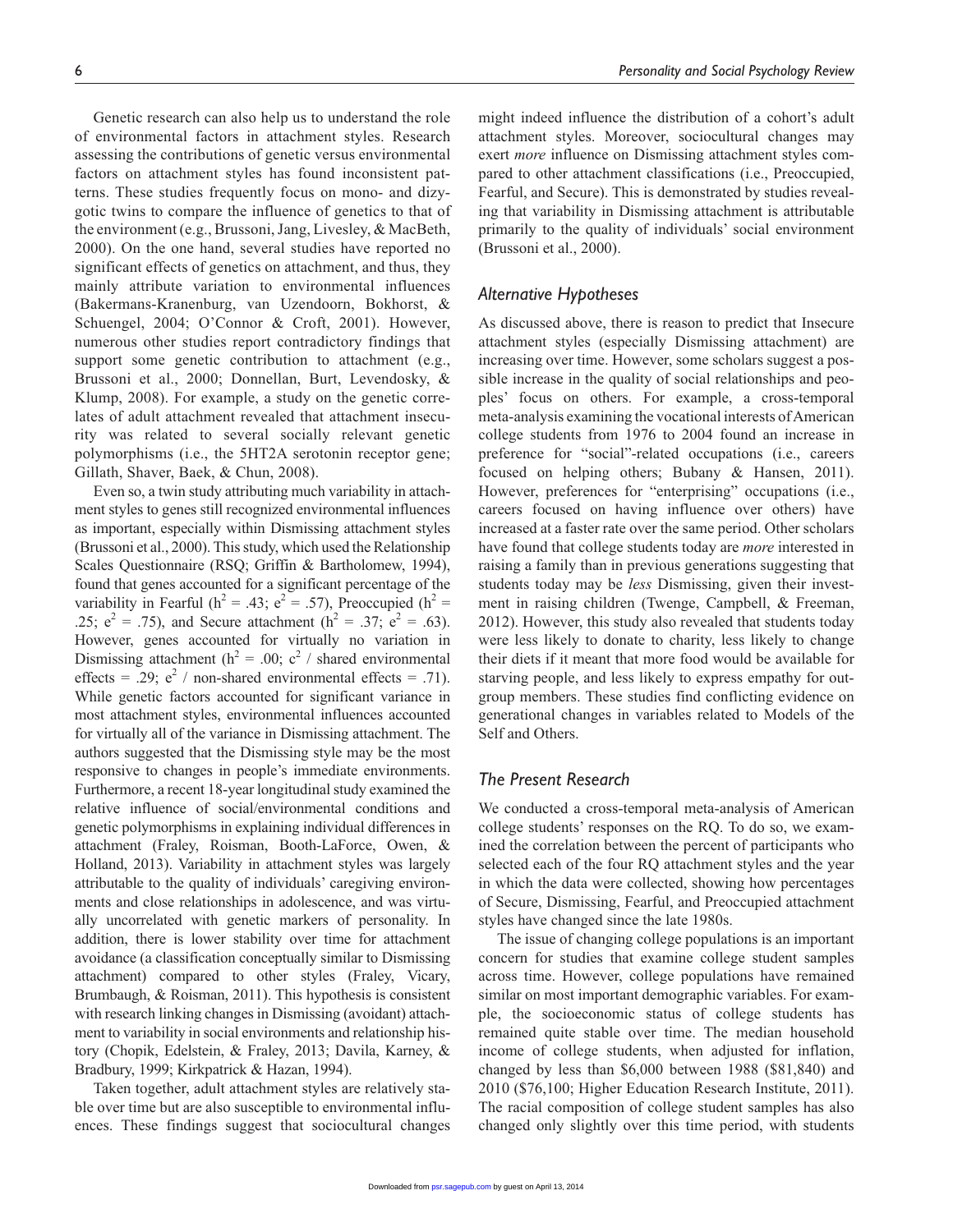remaining overwhelmingly White. African American students earned 5.8% of bachelor's degrees in 1989 and 9.8% in 2008; across the same time period Asian Americans increased from 3.1% to 7.9%, and Hispanic Americans increased from 3.7% to 7.0% (U.S. Bureau of the Census, 2010). Similar percentages of women were also enrolled in college across this time period: 55% of 4-year college students were female in 1988 compared with 56% in 2010 (U.S. Bureau of the Census, 2010). Overall, demographic changes in college student samples have been minimal during the time period covered by this study. In addition, previous meta-analyses found very similar patterns of birth cohort changes in college student *and* child samples (Twenge, 2000; Twenge & Campbell, 2001; Twenge & Im, 2007; Twenge et al., 2004). Because child samples are not as selective as college samples and do not experience enrollment shifts with time, these similar results suggest that the small changes in the composition of college populations are not likely to be significant confounds in birth cohort analyses.

#### **Method**

#### *Literature Search*

We searched for articles that cited the original sources of the RQ (Bartholomew & Horowitz, 1991) using the Web of Knowledge citation index. The Web of Knowledge is a database that includes virtually all journals in the social and behavioral sciences, biological and physical sciences, and medicine. We also searched the ProQuest dissertation database for any dissertations that used the RQ, and included 23 unpublished dissertations. In addition, we included 3 unpublished data sets from our own research. Included data sources are marked with an asterisk in the References section.

#### *Inclusion Criteria*

To be included in our analysis, a study had to meet the following criteria: (1) participants were undergraduates at conventional 4-year institutions (e.g., not 2-year colleges or military academies); (2) participants were attending college in the United States; (3) participants were not selected for any criteria (e.g., not chosen for a particular RQ score, not clients at a counseling center); (4) participants' *general* attachment style was measured (i.e., "*the way you generally are in your close relationships*"); (5) the authors reported the *percentages* of participants who chose each attachment style as their dominant style, which was essential to ensure comparability of the samples over time.<sup>2</sup> When e-mail addresses could be located, we contacted authors of published articles who met the criteria outlined above but did not report data in their paper (or reported means only). Twenty of the 94 final samples were collected this way.

To estimate the year of data collection, we used the following procedure: (1) if year of data collection was

mentioned in the article or by the author, we used that year in the analyses; (2) if the article reported the original date that the article was received, we used this year as the estimated data collection year; (3) if the article reported only the date that the article was accepted, we subtracted this year by 1, to account for publication time; (4) if the article reported that the data were presented at a conference, we used the year of the conference as the estimated year of data collection; (5) if the data source was a dissertation, we subtracted the dissertation defense year by 1, to account for data collection and writing time; (6) otherwise, year of data collection was coded as 2 years prior to publication, as in previous cross-temporal meta-analyses (e.g., Konrath et al., 2011; Oliver & Hyde, 1993; Twenge et al., 2008).

#### *Attachment-Related Early Childhood Indicators*

We also examined a number of attachment-related social indicators to see if they helped to explain changes in attachment styles over time. We specifically examined indicators relating to the early caregiving environment. Scholars have posited that optimal social and moral development is more likely when early caregiving behavior is characterized by constant touch, high responsivity to emotional and physical needs, a long duration of breastfeeding, sleeping near caregivers, having multiple caregivers (e.g., fathers, grandmothers, other extended family), high social embeddedness, and natural childbirth (Narvaez, 2008; Narvaez & Gleason, 2013).Other research has confirmed that breastfeeding mothers and those who have had vaginal childbirths (rather than cesarean sections) have increased activations in caregivingrelevant brain areas in response to their baby's cries (Kim et al., 2011; Swain et al., 2008). Both breastfeeding and natural childbirth release oxytocin (Carter, 1992, 1998), a hormone that is critical to maternal bonding behaviors, and oxytocin responses to breastfeeding are attenuated after C-section births compared to vaginal ones (Nissen et al., 1996). Moreover, Secure mothers have greater activation in reward areas of the brain in response to their infants' smiles, as well as higher peripheral oxytocin responses (Strathearn, Fonagy, Amico, & Montague, 2009).

We thus identified social indicators that could plausibly be associated with the presence or availability of caregivers, or that are biologically relevant to early caregiving interactions. Indicators relevant to the potential number or availability of caregivers were the annual percentage of single-parent homes (Synder & Shafer, 1996), the annual divorce rate for children under 18 years of age (Clarke, 1995), average annual household sizes (U.S. Census Bureau, 2003), the annual percentage of mothers with children under the age of 3 who were employed (U.S. Bureau of Labor Statistics, 2013), and the annual percentage of children under the age of 5 with employed mothers who were cared for by a parent or other relative (Laughlin, 2013; McGroder, 1988)[. Indicator](http://psr.sagepub.com/)s relevant to early biological attachment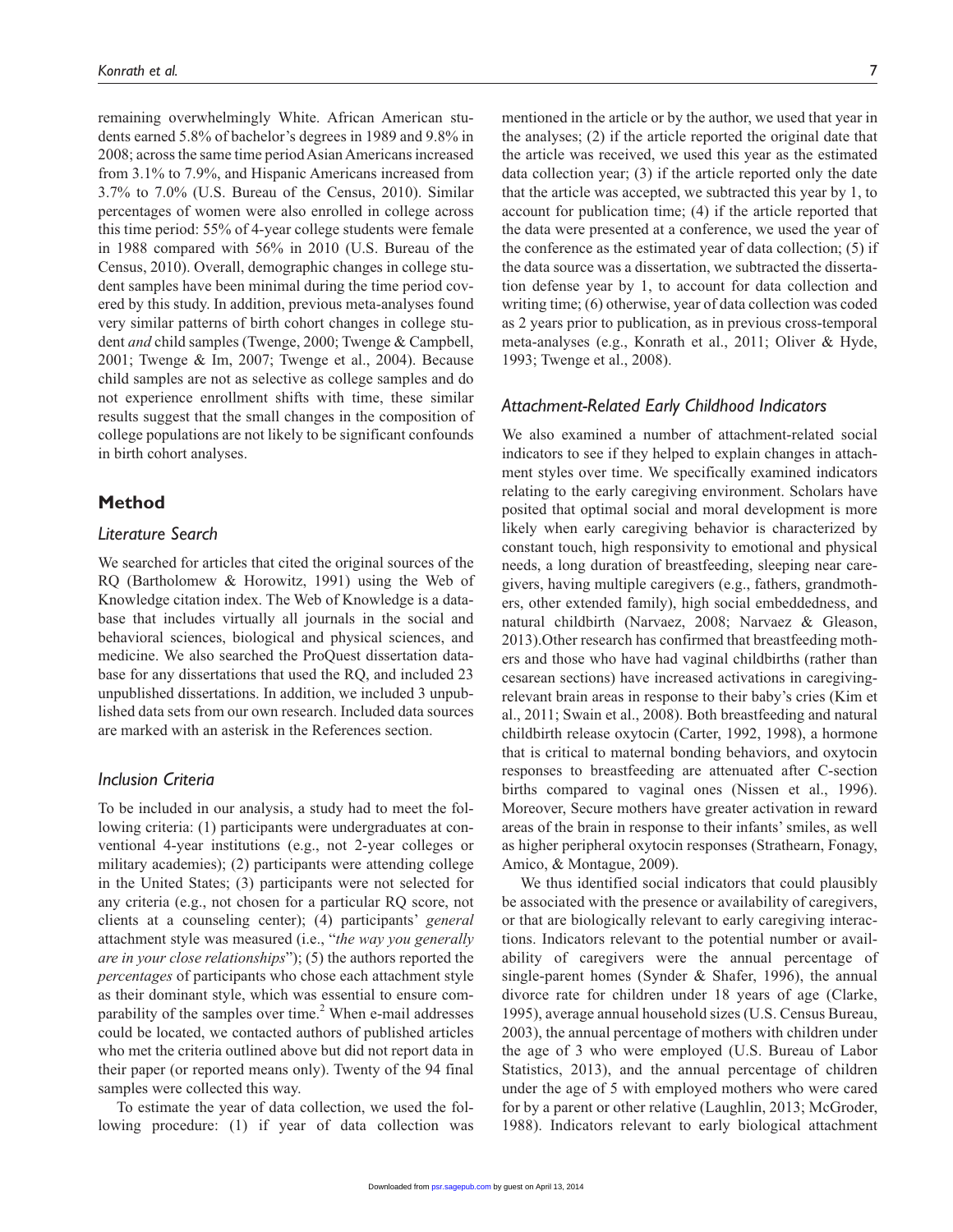|                    | Overall              | Controlling for<br>percent male | Controlling<br>for age | Controlling for<br>percent Caucasian | Controlling for<br>publication status | Post-1990<br>samples only |
|--------------------|----------------------|---------------------------------|------------------------|--------------------------------------|---------------------------------------|---------------------------|
| Secure             | $-0.25*$             | $-0.24*$                        | $-0.20^{\dagger}$      | $-0.18$ <sup>t</sup>                 | $-0.15$                               | $-0.24*$                  |
| <b>Insecure</b>    | $0.25*$              | $0.24*$                         | $0.20^{+}$             | $0.18^{\dagger}$                     | 0.15                                  | $0.24*$                   |
| Dismissing         | $0.31**$             | $0.34***$                       | $0.27*$                | $0.27**$                             | $0.23*$                               | $0.32**$                  |
| Fearful            | $0.17^{\dagger}$     | 0.16                            | 0.11                   | 0.12                                 | 0.10                                  | 0.16                      |
| Preoccupied        | $-0.19$ <sup>t</sup> | $-0.22*$                        | $-0.13$                | $-0.19$ <sup>t</sup>                 | $-0.16$                               | $-0.20*$                  |
| Models of the Self | $-0.03$              | 0.002                           | $-0.01$                | 0.02                                 | 0.01                                  | $-0.01$                   |
| Models of Others   | $-0.38***$           | $-0.39***$                      | $-0.29**$              | $-0.31**$                            | $-0.26*$                              | $-0.38***$                |

**Table 3.** Regression Models Predicting Attachment Styles From Year of Data Collection.

 $\phi^{\dagger}$ *p* < .10. \**p* < .05. \*\**p* < .01. \*\*\**p* < .001.

bonds were the annual percentage of mothers who breastfed their infants for at least 6 months (Abbott Laboratories, 2013) and the annual C-section rate (MacDorman, Menacker, & Declercq, 2008).

Each social indicator in a specific year was matched with the average year of birth of each sample included in our study. To calculate average birth year of a sample, we subtracted participants' average age from the year of data collection. So, for example, if a sample had an average age of 20 and the data were collected in the year 2000, the average birth year for that sample was estimated to be 1980. Social indicators from each year were matched to the birth year for each sample so that these indicators would reflect participants' approximate early caregiving environment, relative to other time periods. We acknowledge that this is a crude approximation of this environment, but report these analyses in the interests of better understanding our results.

# **Results**

#### *Descriptive Statistics*

The final data set consisted of 94 separate samples, for a total of 25,243 college students, with data collected between 1988 and 2011 (34.12% male, and 72.77% Caucasian, with a mean age of 20.17). Overall, samples with higher percentages of Secure attachment styles had lower percentages of the Insecure attachment styles (Dismissing:  $r = -0.49$ ,  $p <$ .001; Preoccupied: *r* = −.55, *p* < .001; Fearful: *r* = −.46, *p* < .001). In addition, Dismissing percentages were negatively correlated with Fearful ones:  $r = -.32$ ,  $p = .001$ . The other correlations were non-significant (Dismissing with Preoccupied:  $r = .07$ ,  $p = .49$ ; Fearful with Preoccupied:  $r =$  $-10, p = 0.33$ .

#### *Data Analysis Strategy*

Insecure attachment was calculated by summing Dismissing, Preoccupied, and Fearful attachment styles. We calculated Models of the Self and Others in accordance with prior

research (Griffin & Bartholomew, 1994). Self Models were calculated as (Secure + Dismissing) – (Preoccupied + Fearful), with higher numbers meaning a more positive view of the self overall. Other Models were calculated as (Secure + Preoccupied) − (Dismissing + Fearful), with higher numbers meaning a more positive view of others overall.

We examined changes in each attachment style and Model (of Self and Other) over time by correlating the percentages with the year of data collection. Analyses were conducted using linear regression in SPSS, and the reported  $βs$  were standardized to allow for easier interpretation.<sup>3</sup> As in previous cross-temporal meta-analyses, the regression analyses were weighted by the sample size of each study so that smaller studies had less influence on the results compared to larger studies. Results are summarized in Table 3.

#### *Overall Results*

Overall, the proportion of American college students with Secure (positive views of self and others; See Table 1) attachment styles significantly declined over time,  $\beta = -0.25$ ,  $p =$ .02,  $R^2 = 6.2\%$ . We estimated the overall percent change in each type of attachment across the 23-year period by calculating the difference between the mean scores for the earliest and latest year in our study. To compute the mean scores for a specific year, we used the regression equation,  $y = Bx + C$ , where  $B =$  the unstandardized regression coefficient,  $x =$  the year,  $C =$  the regression constant or intercept, and  $y =$  the predicted attachment style percentage. This formula yielded the position on the regression line (the attachment style percentage, on the *Y* axis) for specific years. For Secure attachment styles, the regression equation (Secure mean =  $-0.32 \times$ year + 685.79) yielded a score of 48.98% for 1988 and 41.62% for 2011, which represents a 15.04% decline across the 23-year study period. In addition, the proportion of students who endorsed Insecure attachment styles (sum of Dismissing, Preoccupied, and Fearful) over time increased across the study period,  $β = 0.25, p = .02, R^2 = 6.2 %$ . With an average score of 51.02% in 1988 and 58.38% in 2011, this corresponds to a rise of 14.44% across the study period.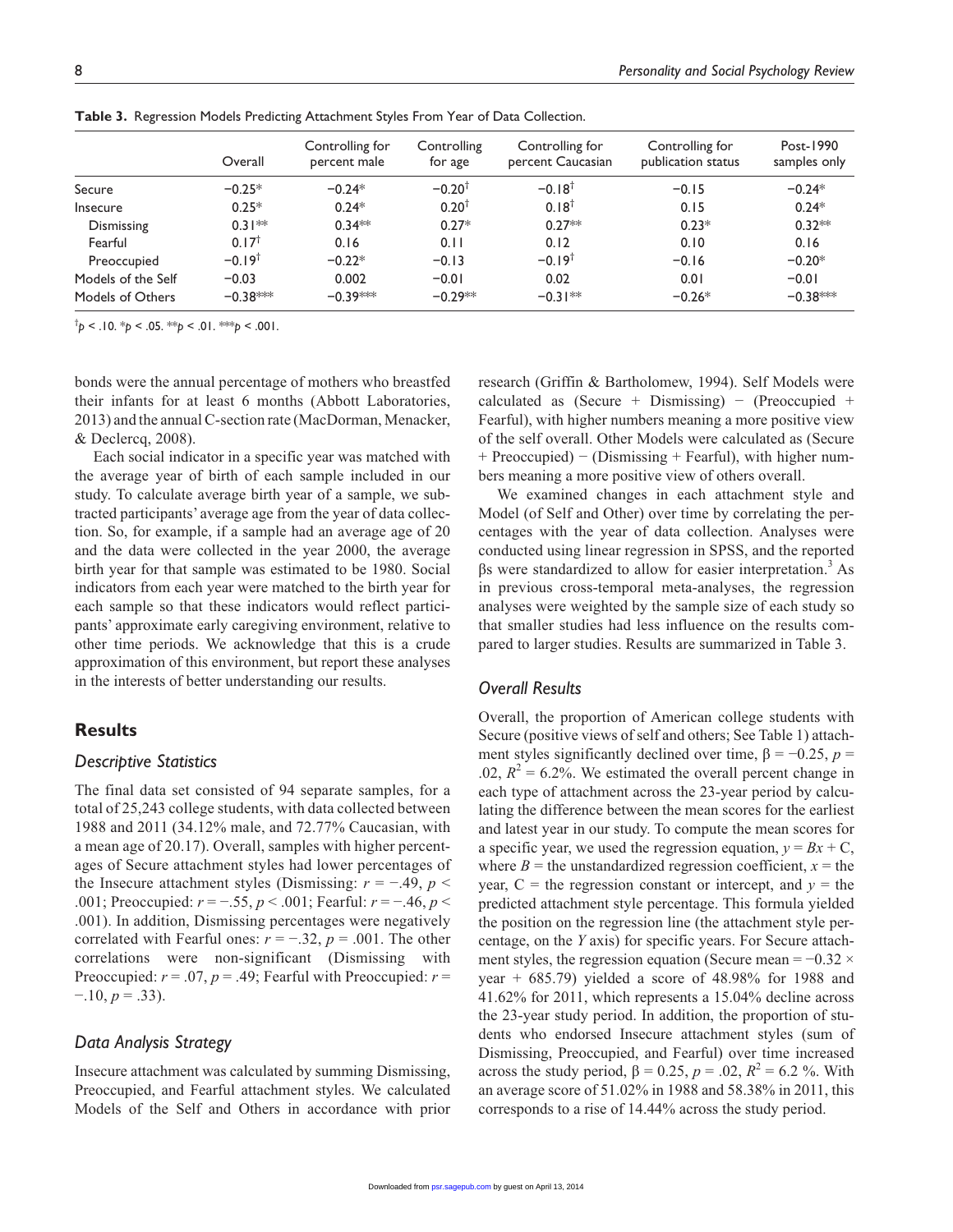

**Figure 1.** Changes in the percentage of attachment styles by time period, weighted by sample size.

When examining each of the Insecure attachment styles individually, the proportion of students with Dismissing (positive self, negative other) attachment styles significantly rose across this time period,  $\beta = 0.31$ ,  $p = .002$ ,  $R^2 =$ 9.7%. This reflects a 56.12% rise across the study period (11.93% in 1988 and 18.62% in 2011). In addition, the proportion of those with Fearful (negative self, negative other) attachment styles marginally rose over time,  $\beta = 0.17$ ,  $p =$ .10,  $R^2 = 2.9\%$ , a 17.65% increase (22.22% in 1988 and 26.14% in 2011). Both of these attachment styles are characterized by a negative view of others. However, interestingly, the only Insecure attachment style that is characterized by a positive view of others decreased. The proportion of students with a Preoccupied (negative self, positive other) attachment style marginally declined across the same time period, β =  $-0.19$ , *p* = .07, *R*<sup>2</sup> = 3.6%. This amounts to a 19.25% decline across the 23-year period (16.87% in 1988 and 13.62% in 2011).

We next examined changes in Models of the Self and Others over time. Overall, the proportion of American college students with positive Models of Others significantly declined over time,  $\beta = -0.38, p < .001, R^2 = 14.5\%$ . With an average score of 31.71% in 1988 and 10.48% in 2011, this corresponds to a 66.96% decline across the 23-year study period. However, there were no changes in positive Models of the Self over time,  $\beta = -0.03$ ,  $p = .81$ ,  $R^2 = 0.10\%$  (1988: 21.82%; 2011: 20.47%; which represents a 6.19% decline).

Taken together, more recent generations of college students reported less Secure and more Insecure attachment styles over time (see Figures 1 and 2), an effect that appears to be driven by their increasingly less positive views of others.



**Figure 2.** Raw data scatter plot of percentages of Secure (2a) and Insecure (2b) attachment styles over time.

### *Time Period*

To examine whether the relationship between year of data collection and attachment style was linear or curvilinear, we centered the year variable to minimize collinearity, then squared it to create a quadratic term. Both terms were then simultaneously entered into the regression model to predict changes in attachment styles. No quadratic effects emerged as significant, *ps* > .21.

To test whether the two pre-1990 data points were inflating the effects, we next reran the analyses with these two samples excluded. The percentage of Secure attachment styles still declined over time,  $\beta = -0.24$ ,  $p = .02$ ,  $R^2 = 5.8\%$ , while the percentage of Insecure attachment styles still rose over time,  $\beta = 0.24$ ,  $p = .02$ ,  $R^2 = 5.8$ %. In terms of each separate Insecure attachment style, the percentage of Dismissing attachment styles rose over time,  $\beta = 0.32$ ,  $p = .002$ ,  $R^2 =$ 10.4%, and the percentage of Preoccupied ones declined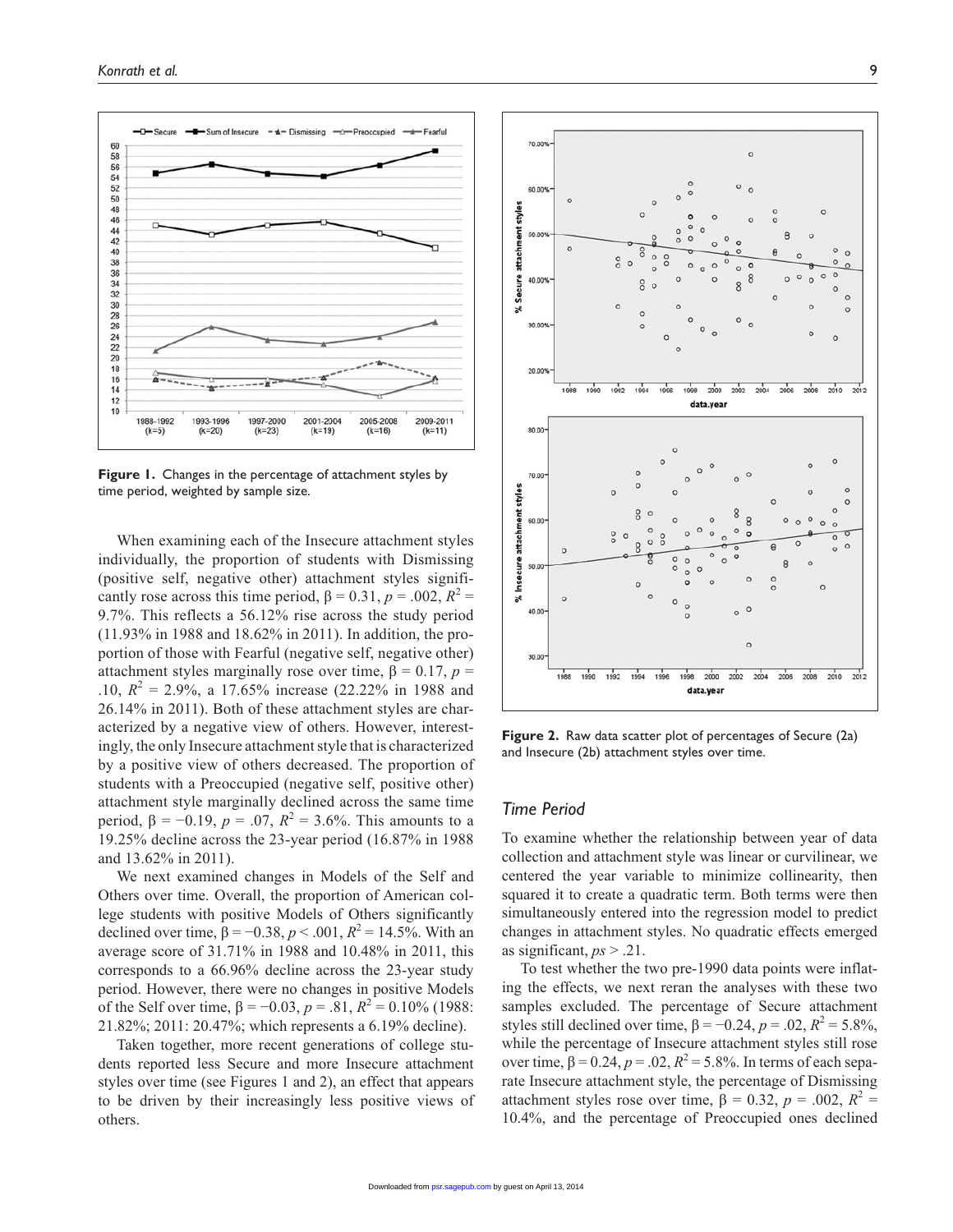over time,  $\beta = -0.20$ ,  $p = .05$ ,  $R^2 = 4.1$ %. However, there were no longer changes in Fearful attachment styles when excluding the two pre-1990 samples,  $\beta = 0.16$ , p = .13, R2 = 2.5%. Models of Others still became less positive over time,  $\beta = -0.38, p < .001, R^2 = 14.4\%$ , and Models of Self did not change over time,  $\beta = -0.01$ ,  $p = .94$ ,  $R^2 = 0.0$ %.

# *Controlling for Demographic Variables*

After conducting the primary analyses, we conducted separate analyses controlling for three demographic covariates (gender, age, and ethnicity). All three of the covariates had missing data. Four samples did not report the percentage of male participants, 16 samples did not report the average age of participants, and 25 samples did not report the percentage of Caucasian participants. Correlations were computed between the missing data variable (missing  $= 1$ , available  $=$ 0) and year: Gender, *r*(94) = −0.24, *p* = .02; Age, *r*(94) = −0.18, *p* = .09; Ethnicity, *r*(94) = −0.33, *p* = .001. The presence of missing data was not random: in each case, missing data were more common in earlier studies. Thus, before conducting analyses with these covariates, we addressed missing data with multiple imputation procedures via SPSS.

Multiple imputation is considered the best available missing data technique because it improves the accuracy and statistical power of analyses compared with other missing data techniques (Schafer & Graham, 2002). One missing data technique involves excluding all missing cases (i.e., including only cases with complete data). However, this approach is appropriate only when the presence of missing cases is random. In the current data, missing cases are related to one of the study's key variables, with missing data more common in earlier years. Another missing data technique involves replacing missing values with the mean of each variable. However, this technique artificially lowers the variance in the overall sample.

Multiple imputation uses other available variables in the data set to predict each missing value using regression-based models. A separate estimated value is computed for each case based on a number of other variables in the data set. In this case, we used nine variables (data collection year, the four attachment styles, sample size of each study, and any available demographic information) to estimate the percentage male, average age, and percentage Caucasian for each missing cell. Multiple imputation allows for several estimations of the missing data, which are then averaged to increase the accuracy of imputed missing scores. Based on a rule of thumb that researchers should run approximately as many imputations as the percent of missing data (Bodner, 2008; White, Royston, & Wood, 2011), we conducted 30 imputations. The results of these imputations were averaged and substituted into the data file for analyses.

*Gender.* Some studies have found that men are more likely to have Dismissing attachment styles compared to women (Schmitt et al., 2003), so attachment styles may change over time differently for men and women. Unfortunately, attachment style percentages were presented separately by gender in only 7 of the 94 samples, making it impossible to examine differences in men's versus women's scores over time. To create a relevant data point for the purpose of this study, we calculated the average overall percentage of each attachment style for these 7 cases, weighted by the number of men and women in the specific sample.

We first examined the simple relationship between gender and attachment styles by regressing the percentage of male participants onto each attachment style (weighting for number of participants). There was no relationship between the percentage of men in a sample and the percentage of participants who endorsed specific attachment styles (Secure: β = 0.08, *p* = .44,  $R^2 = 0.6\%$ ; Preoccupied: β = -0.12, *p* = .26,  $R^2 = 1.4\%$ ; Dismissing:  $β = 0.07, p = .51, R<sup>2</sup> = 0.05%$ ; Fearful:  $β = -0.08$ ,  $p = .44$ ,  $R<sup>2</sup> = 0.6$ %). Nor were there relationships between gender and overall Insecure attachment,  $\beta = -0.08$ ,  $p = .44$ ,  $R^2 =$ 0.6%, or Models of Self and Others (Other model:  $\beta = 0.01$ ,  $p = .90, R^2 = 0.0\%$ ; Self model:  $\beta = 0.15, p = .16, R^2 = 2.1\%$ ).

We next examined the relationship between year of data collection and each attachment style when including the percentage of men in each sample as a covariate in the regression analysis. The results remain similar as in the original analysis (see Table 3). The percentage of people with Secure attachment styles declined over time,  $\beta$  =  $-0.24$ ,  $p = .02$ ,  $R^2 = 6.3\%$ , while the percentage of people with Insecure attachment styles rose over time,  $\beta = 0.24$ ,  $p =$  $.02, R^2 = 6.3\%$ .

In terms of each separate insecure attachment style, the percentage of Dismissing,  $β = 0.34$ ,  $p = .001$ ,  $R^2 = 11.4\%$ , and Fearful,  $\beta = 0.16$ ,  $p = .13$ ,  $R^2 = 3.2$ %, attachment styles rose over time, although the latter was no longer significant when controlling for gender. In addition, the percent of Preoccupied attachment styles again declined over time,  $\beta$  =  $-0.22$ ,  $p = .04$ ,  $R^2 = 6.0\%$ , increasing from marginal to statistical significance when controlling for gender. Models of Others became less positive over time,  $\beta = -0.39$ ,  $p < .001$ ,  $R^2 = 14.8\%$ , and Models of Self did not change over time,  $β = 0.002, p = .99, R<sup>2</sup> = 2.1%$ 

*Age.* We next tested whether the average age of each sample would affect these results. We first examined the simple relationship between age and attachment styles by regressing the average age of participants onto each attachment style (weighting for number of participants). Samples with older participants had a lower percentage of Secure attachments, β  $= -0.21, p = .04, R<sup>2</sup> = 4.3%$ , and a higher percentage of Insecure attachments,  $β = 0.21$ ,  $p = .04$ ,  $R^2 = 4.3$ %. In addition, older samples had a higher percentage of Dismissing,  $\beta$  = 0.22,  $p = .03$ ,  $R^2 = 5.0\%$ , and Fearful attachments,  $β = 0.23$ ,  $p = .03$ ,  $R^2 = 5.1\%$ , and a lower percentage of Preoccupied attachments, β = -0.22, *p* = .03,  $R^2$  = 5.0%. The average age of the sa[mple was u](http://psr.sagepub.com/)nrelated to Models of Self,  $β = -0.05$ ,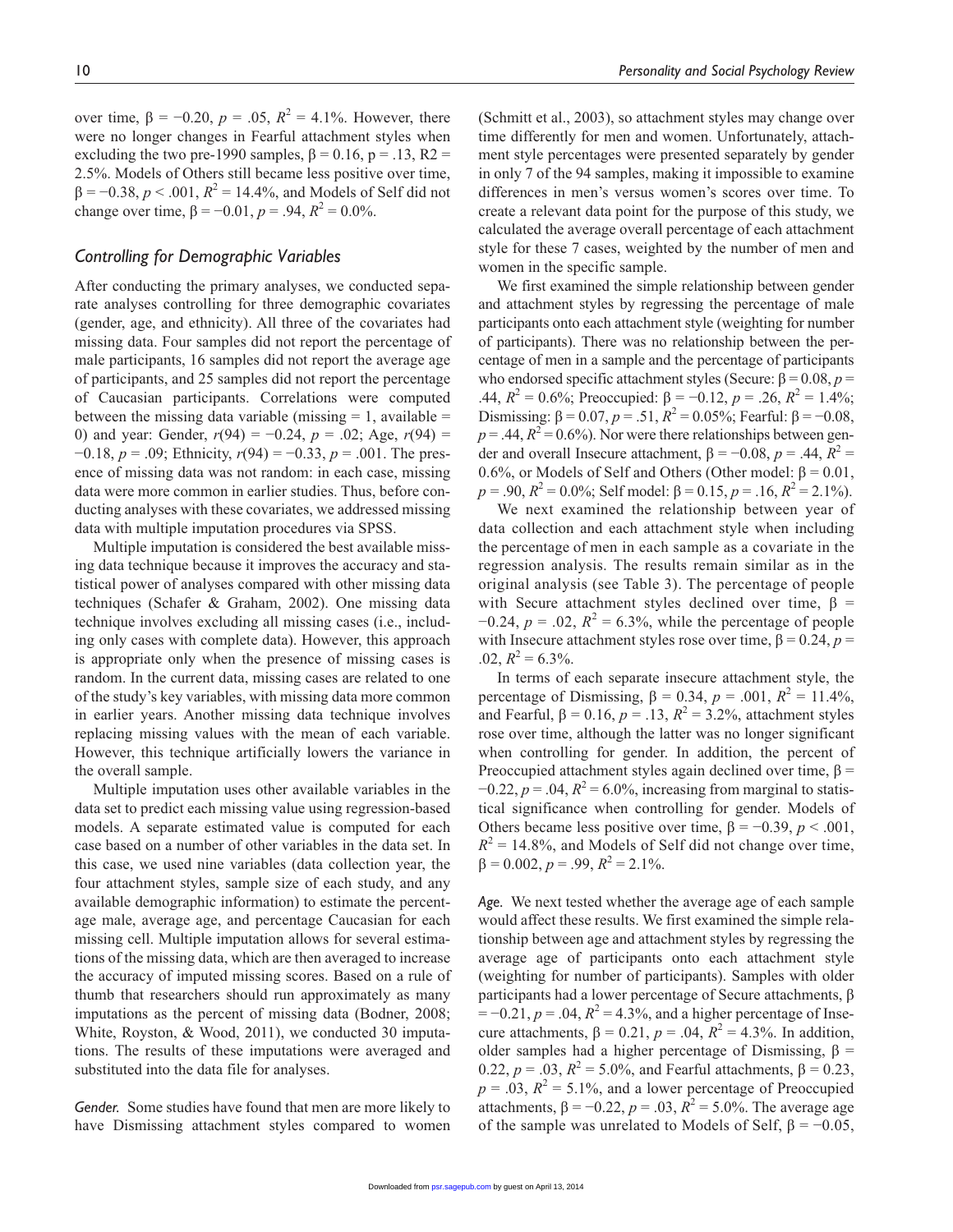$p = .62$ ,  $R^2 = 0.3\%$ , but was associated with less positive Models of Others,  $\beta = -0.36$ ,  $p < .001$ ,  $R^2 = 12.8\%$ .

We next examined the relationship between year of data collection and each attachment style, controlling for the average age of each sample. When controlling for age, the percentage of Secure attachment styles still declined over time,  $β = -0.20, p = .065, R<sup>2</sup> = 7.9%$ , while the percentage of Insecure attachment styles still rose over time,  $β = 0.20, p =$ .065,  $R^2 = 7.9\%$ . However, both results were reduced to marginal significance when age was included as a covariate.

In terms of each separate insecure attachment style, the percentage of Dismissing attachment styles still rose over time,  $β = 0.27, p = .01, R<sup>2</sup> = 11.2%$ , but there were no longer changes in Fearful,  $β = 0.11$ ,  $p = .34$ ,  $R^2 = 6.1\%$ , or Preoccupied attachment styles over time,  $\beta = -0.13$ ,  $p = .24$ ,  $R^2 = 6.4\%$ , when including age as a covariate. Models of Others still became less positive over time,  $\beta = -0.29$ ,  $p =$ .004,  $R^2 = 20.3\%$ , and Models of Self did not change over time,  $β = -0.01$ ,  $p = .94$ ,  $R^2 = 0.3$ %.

*Ethnicity.* To examine whether the ethnic background of the sample affected the results, we regressed the percentage of Caucasian participants onto each attachment style (weighting for number of participants).

Samples with a higher percentage of Caucasians had a higher percentage of Secure attachments,  $\beta = 0.39$ ,  $p < .001$ ,  $R^2$  = 15.5%, and a lower percentage of Insecure attachments,  $\beta = -0.39, p < .001, R^2 = 15.5\%$ . In addition, samples with a higher percentage of Caucasians had a lower percentage of Dismissing,  $\beta = -0.26$ ,  $p = .01$ ,  $R^2 = 6.9$ %, and Fearful attachments, β = -0.29, *p* = .005,  $R^2 = 8.2%$ . Ethnicity was unrelated to the proportion of individuals with a Preoccupied attachment style,  $\beta = 0.03$ ,  $p = .76$ ,  $R^2 = 0.1$ %. The percentage of Caucasians in each sample was positively related to Models of Self,  $β = 0.23$ ,  $p = .03$ ,  $R^2 = 5.3$ %, and Models of Others,  $\beta = 0.44$ ,  $p < .001$ ,  $R^2 = 19.3\%$ .

We next examined the relationship between year of data collection and each attachment style, when including ethnicity as a covariate. When controlling for the percentage of the sample that was Caucasian, the percentage of Secure attachment styles still declined over time,  $\beta = -0.18$ ,  $p = .061$ ,  $R^2 =$ 18.7%, while the percentage of Insecure attachment styles still rose over time,  $β = 0.18, p = .061, R<sup>2</sup> = 18.7%$ . However, both results were reduced to marginal significance with ethnicity as a covariate.

In terms of each separate insecure attachment style, the percentage of Dismissing attachment styles rose over time,  $\beta = 0.27$ ,  $p = .007$ ,  $R^2 = 14.1\%$ , and the percentage of Preoccupied ones marginally declined over time,  $\beta = -0.19$ ,  $p = .073$ ,  $R^2 = 3.6\%$ . However, there were no changes in Fearful attachment styles over time,  $\beta = 0.12$ ,  $p = .23$ ,  $R^2 =$ 9.7%, when including ethnicity as a covariate. Models of Others still became less positive over time,  $\beta = -0.31$ ,  $p =$ .001,  $R^2 = 28.6\%$ , and Models of Self did not change over time,  $\beta = 0.02$ ,  $p = .87$ ,  $R^2 = 5.3\%$ .

*Publication status.* To examine whether publication status of the samples affected the results, we regressed publication status (unpublished samples, including 23 dissertations and 3 studies from our own lab, were coded as 0; published samples were coded as 1) onto each attachment style (weighting for number of participants).

Published samples had a higher percentage of Secure participants compared with unpublished samples,  $β = 0.29$ ,  $p =$ .005,  $R^2 = 7.4\%$ , and a lower percentage of Insecure participants, β = -0.29, *p* = .005,  $R^2$  = 7.4%. In addition, published samples had a lower percentage of Dismissing,  $\beta = -0.30, p =$ .003,  $R^2 = 8.0\%$ , and Fearful participants,  $β = -0.20, p = .049$ ,  $R^2 = 3.1\%$ . Publication status was unrelated to the proportion of individuals with Preoccupied attachment styles,  $β = 0.15$ ,  $p = .16$ ,  $R^2 = 1.1$ %. Overall, published samples had more positive Models of Others,  $β = 0.40, p < .001, R^2 = 14.9%$ , but there was no relationship between publication status and Models of the Self,  $\beta = 0.08$ ,  $p = .43$ ,  $R^2 = 0.0\%$ .

We next examined the relationship between year of data collection and each attachment style, when including publication status as a covariate. When controlling for publication status, there was no longer a significant relationship between year and the proportion of the sample that was Secure,  $β =$  $-15, p = 0.17, R<sup>2</sup> = 10.2%$ , or Insecure, β = 0.15, p = 0.17, R<sup>2</sup> 10.2%.

In terms of each separate insecure attachment style, the percentage of Dismissing attachment styles still rose over time when controlling for publication status,  $\beta = 0.23$ ,  $p =$ .04,  $R^2 = 13.1\%$ . Year was unrelated to the percentage of individuals with Preoccupied,  $\beta = -.16$ ,  $p = .18$ ,  $R^2 = 4.1\%$ , or Fearful attachment styles,  $\beta = .10$ ,  $p = .37$ ,  $R^2 = 5.0\%$ , when publication status was entered as a covariate. Models of Others still became less positive over time,  $\beta = -0.26$ ,  $p =$ .01,  $R^2 = 21.2\%$ , and Models of Self did not change over time,  $\beta = .01$ ,  $p = .92$ ,  $R^2 = 0.7$ %, when controlling for publication status (see Table 3 for summary of results).

#### *Attachment-Related Early Childhood Indicators*

Two regression models were run for each of the seven bonding-related early childhood indicators. In Model 1, we simultaneously entered all three Insecure attachment styles to predict each indicator. In Model 2, we simultaneously entered Models of Self and Models of Others into regression analyses to predict each indicator. All analyses were weighted by study sample size.

As shown in Table 4, higher proportions of Dismissing attachment styles were associated with a higher percentage of single-parent homes, a higher percentage of working mothers, a higher C-section rate, smaller household sizes, and a lower percentage of childcare by parents or relatives (for young children of working mothers). The proportion of Dismissing attachment styles was unrelated to the divorce or breastfeeding rate. Preoccupied attachment (negative view of sel[f, positive v](http://psr.sagepub.com/)iew of others) was unrelated to any of the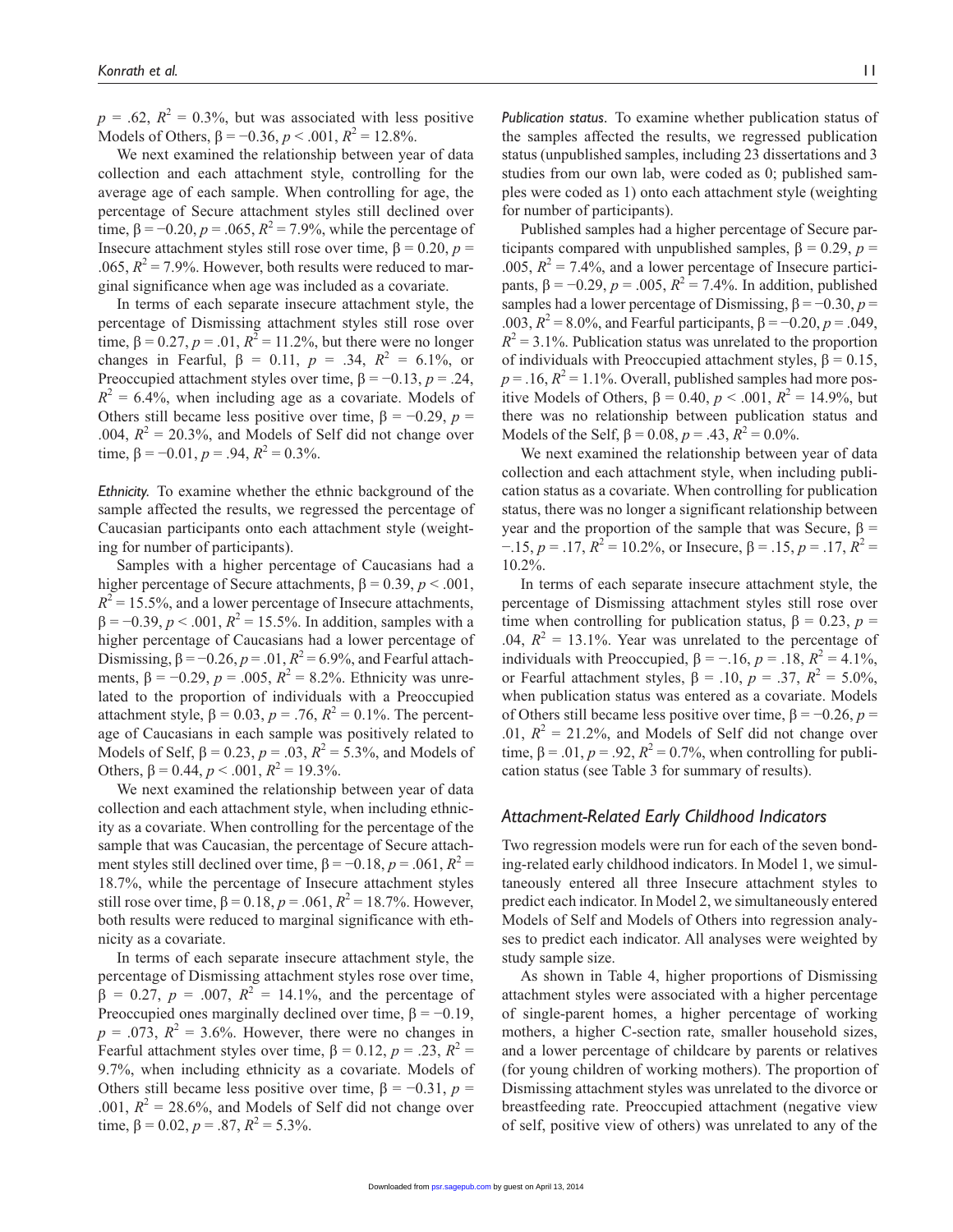|                                   | % Single<br>parent | Divorce<br>rate | Household<br>size | % Working<br>mothers | % Childcare by<br>parent or relative | <b>Breastfeeding</b><br>rate | C-section<br>rate |
|-----------------------------------|--------------------|-----------------|-------------------|----------------------|--------------------------------------|------------------------------|-------------------|
| Regression Model 1                |                    |                 |                   |                      |                                      |                              |                   |
| Dismissing $(+)$ self, $-$ other) | $.26*$             | .03             | $-25*$            | .44 <sup>*</sup> *   | $-.25*$                              | 16.                          | .29 **            |
| Preoccupied $(-$ self, $+$ other) | $-.11$             | $-.02$          | .09               | $-.10$               | .13                                  | $-.09$                       | $-.13$            |
| Fearful $(-$ self, $-$ other)     | 14.                | $-.02$          | $-.12$            | 18†.                 | $-.14$                               | $-.06$                       | .09               |
| <b>Regression Model 2</b>         |                    |                 |                   |                      |                                      |                              |                   |
| Models of Self                    | .17                | .04             | $-.16$            | $.25*$               | $-17$                                | .20 <sup>1</sup>             | $.23*$            |
| Models of Others                  | $-34**$            | $-.03$          | $.32**$           | $-.52**$             | $.34**$                              | $-.16$                       | $-37**$           |

**Table 4.** Regression Models Predicting Attachment-Related Social Indicators in Participants' Birth Years From Attachment Styles.

<sup>†</sup> $p$  ≤ .10. \* $p$  < .05. \*\* $p$  < .01.

social indicators. As for Fearful attachment styles (negative self, positive other), the only result that approached significance was that the higher the proportion of Fearful attachment styles, the higher the percentage of working mothers with young children.

With the exception of the divorce rate, all social indicators were at least marginally related to Models of Self and/or Others. The relationships between these indicators and Models of Others were most consistent: more positive Models of Others were associated with fewer single-parent homes, larger household sizes, fewer employed mothers of young children, more childcare by parents or relatives when women are employed, and a lower C-section rate. The only relationship that approached significance for the breastfeeding rate was a marginally significant relationship with more positive Models of Self.

# **Discussion**

A meta-analysis of 94 samples of American college students found that the percent of students with Secure attachment styles has decreased in recent years, while the percent of students with Insecure attachment styles has increased across the same time period. These changes are primarily driven by declines in positive Models of Others. The most consistent findings that emerge, when controlling for gender, average age, percent Caucasian, and publication status, is that the percentage of students with Dismissing attachment styles has increased over time and that, overall, Models of Others declined across the same time period (see Table 3). In other words, compared with college students in the late 1980s, a larger proportion of students today agree that they are "comfortable without close emotional relationships."

#### *Why Are Attachment Styles Changing?*

The relationship between social relationships and culture is dynamic and reciprocal, with societal changes likely affecting attachment and changes in attachment likely feeding back into societal beliefs and norms. Our data cannot directly

speak to the causes of the observed rise in the percentage of Dismissing attachment styles over time or the corresponding decrease in positive Models of Others, but we can speculate on parallel trends in society that may be related. Given that the changes in Dismissing attachment styles and Models of Others were the most robust, we limit our discussion to societal trends that are closely related to Models of Others, and Dismissing attachment in particular.

# *Attitudes and Traits Consistent With a Rise in Dismissing Attachment*

Some of the correlates of Dismissing attachment styles have also changed over this same time period, although we cannot know for certain whether such changes are directly tied to changes in attachment styles. As discussed previously, Dismissing attachment styles are operationally defined by positive views of the self and negative views of others. Correlates of this positive self/negative other model also increased over time, demonstrated by rising narcissism (Twenge et al., 2008), individualism (Twenge, 2006), selfesteem (Twenge & Campbell, 2001), and agentic traits (Twenge, 1997), as well as declining empathy (Konrath et al., 2011). Attitudes have also changed in a direction that is consistent with increases in Dismissing attachment styles. In a 2006 survey, 81% of 18- to 25-year-olds (born in the 1980s) said that getting rich was among their most important goals, a rise of nearly 20% from the responses of the previous generation, born in the 1960s and 1970s. Sixty-four percent named it as the most important goal of all. In contrast, only 30% chose helping others in need (Pew Research Center, 2007). These responses suggest that people may be more interested in self-achievement and less interested in others than before, which closely fits the RQ operationalization of Dismissing attachment styles.

#### *Changing Parenting and Family Practices*

Given that attachment style in adulthood is strongly influenced by early parent–child relationships (Bowlby, 1988; Carlson & Sroufe, 1995; Fraley & Shaver, 2000; Zayas et al.,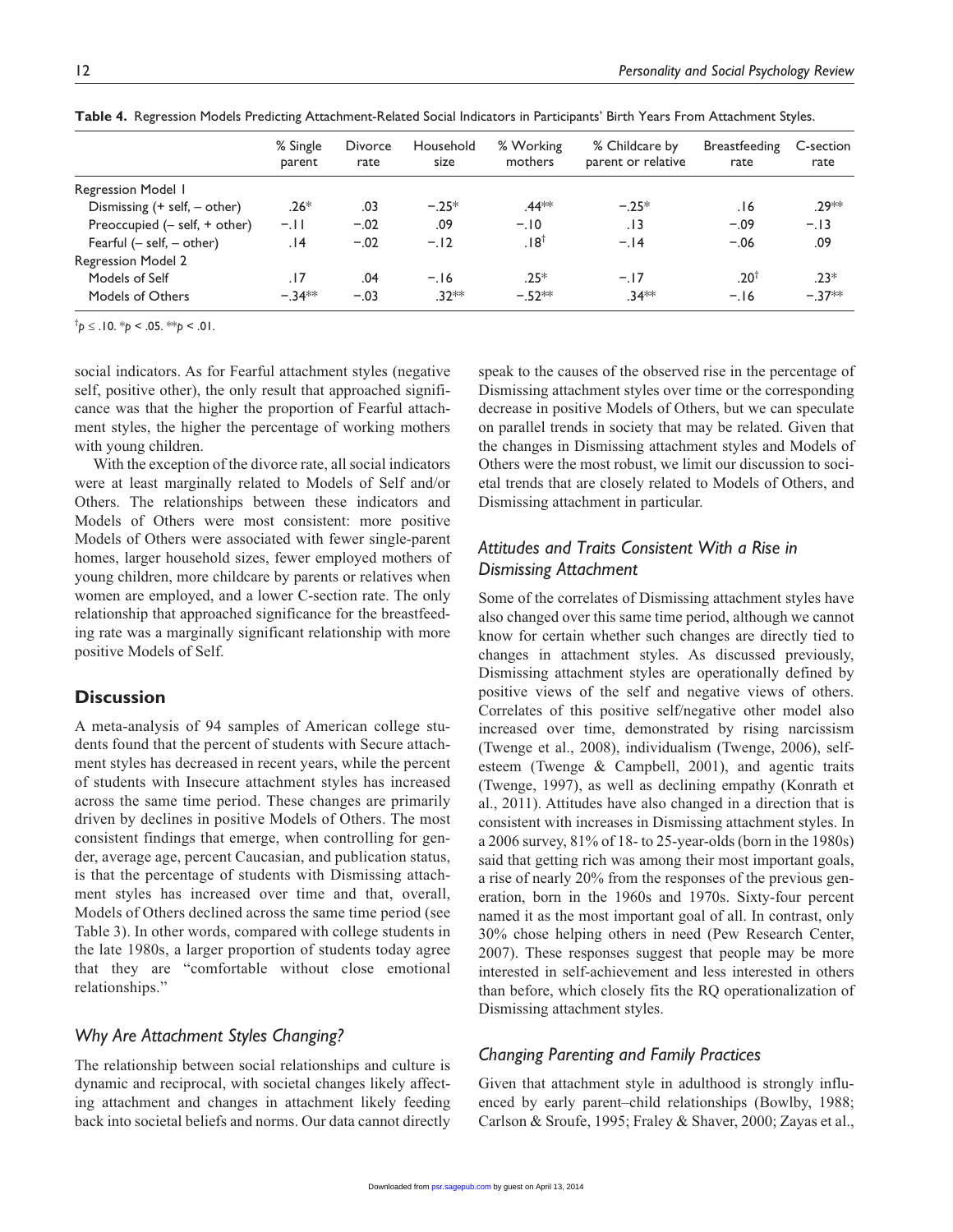2011), recent cohorts of college students may have had parents who focused strongly on building up their self-image, and less on teaching them to care for other people. This type of environment could plausibly create more Dismissing views about others.

More pragmatically, mothers' labor force participation rose from 38% in the late 1960s (when the first cohort in our study was born) to 69% in the early 1990s (when the last cohort in our study was born), straining parents' collective ability to invest quality time in their children (Bianchi & Wight, 2010; L. Fox, Han, Ruhm, & Waldfogel, 2012; Hout & Hanley, 2002). Changes in family structure may also play an important role in explaining why negative Models of Others, and Dismissing attachment in particular, appear to be on the rise. Increases in divorce, from around 25% to 30% in the late 1960s to over 50% in the early 1990s (U.S. Bureau of the Census, 2011), may also have contributed to generational differences in comfort with intimacy (Perlman & Fehr, 1987).

Other researchers suggest that a decreased reliance on extended families and growing career pressures in American society may also influence the degree to which individuals desire to connect with others (Reis & Shaver, 1988). Indeed, the composition and structure of families have undergone dramatic changes in recent decades. When responding to the question, "Were you living with both your own mother and father around the time you were 16?" (a standardized format that has been used across many years in survey research on family life), about a quarter of Americans reported "no" throughout the 1960s, but this percentage nearly doubled by the early 1990s (Ellwood & Jencks, 2004). The average household size in 1990 was 2.63 people, down from 3.14 in 1970; in a similar vein is the finding that in 1990, 24.6% of households were one-person households—much higher than in 1970 (17%; U.S. Bureau of the Census, 2000). Since parental supervision and control are lower in single-parent families (Dornbusch, 1985), greater independence, and possibly more Dismissing attachment styles, may be fostered by this environment.

Taken together, it is possible that changes in attachmentrelated early childhood indicators may provide some explanation for changes in attachment styles (see Table 4). However, we hesitate to make any causal claims given the correlational nature of these data and the fact that many other social indicators not related to attachment rise and fall in parallel with Insecure and Secure attachment styles, respectively. In fact, many different causal factors are probably at play. Nor are we advocating a return to traditional family structures in order to increase the proportion of Secure attachment styles. Instead, a more realistic approach in the current economic environment, where many families rely on two incomes, may be that "it takes a village" to raise a child who is comfortable with both autonomy and intimacy. The stable availability of multiple familial or "family-like" caregivers may help children to both (a) feel able to connect with

and care for others and (b) have a healthy and autonomous sense of themselves. In other words, we recommend that parents try to find creative ways to help children develop healthy attachment bonds with them and others in their community. In practice, this could be achieved in a variety of ways in contemporary society. For example, people could cluster into small groups of 2 to 4 families who see each other regularly and provide "family-like" support to each other during their reproductive and childrearing years. Many such informal structures already exist in modern contexts, and some scholars believe that humans have evolved for such alloparenting (Hrdy, 1999). We recommend that attachment researchers examine how such "family-like" relationships outside of traditional nuclear family structures can help to promote Secure attachment styles.

#### *Changes in Media Content and Usage*

In the 1990s, several new types of media emerged (handheld video games, cell phones, the internet) and children began spending increasingly more time being exposed to various types of media. Time spent exposed to media among children grew from nearly 7.5 hr a day on average in the 1990s to 11 hr per day by the 2000s, up from nearly 10 hr per *week* in the 1930s (with obviously different types of media; Gutnick, Robb, Takeuchi, & Kotler, 2011). Several scholars have commented that the rise of internet usage and new media in the 1990s and 2000s has created a paradoxical feeling of increased *disconnection* in an age of increased *connection* (via the Internet and increased media usage; see Konrath, 2012, for a review). The development of sites such as Blogger in the late 1990s gave individuals a forum to express their thoughts and ideas but also quickly rushed in a cascade of other platforms that might have led individuals to invest more time and energy managing their online identities at the expense of interacting with people in real life. The emergence of these forums in the late 1990s coincides with the rise in Dismissing attachment styles among American college students, and the innovations in social networking soon thereafter may have accelerated these changes throughout the 2000s. Friendster was developed in 2002 (Lapinski, 2006), MySpace in 2003 (Lapinski, 2006), Facebook in 2004 (Ellison, Steinfield, & Lampe, 2007), YouTube in 2005 (Gueorguivera, 2008), and Twitter in 2006 (Lenhart & Fox, 2006). By 2011, 65% of American adult internet users had social networking sites—representing 50% of American adults (Madden, 2011). In that same year, 1 out of every 5 min spent online was on social networking sites (comScore, 2011).

Although we are aware of no studies examining the effect of new social media use on attachment styles, several correlational studies find an association between social media use and narcissism (Buffardi & Campbell, 2008; Mehdizadeh, 2010; Ong et al., 2011; Panek, Nardis, & Konr[ath, 2013; R](http://psr.sagepub.com/)yan & Xenos, 2011; Saculla, 2010), and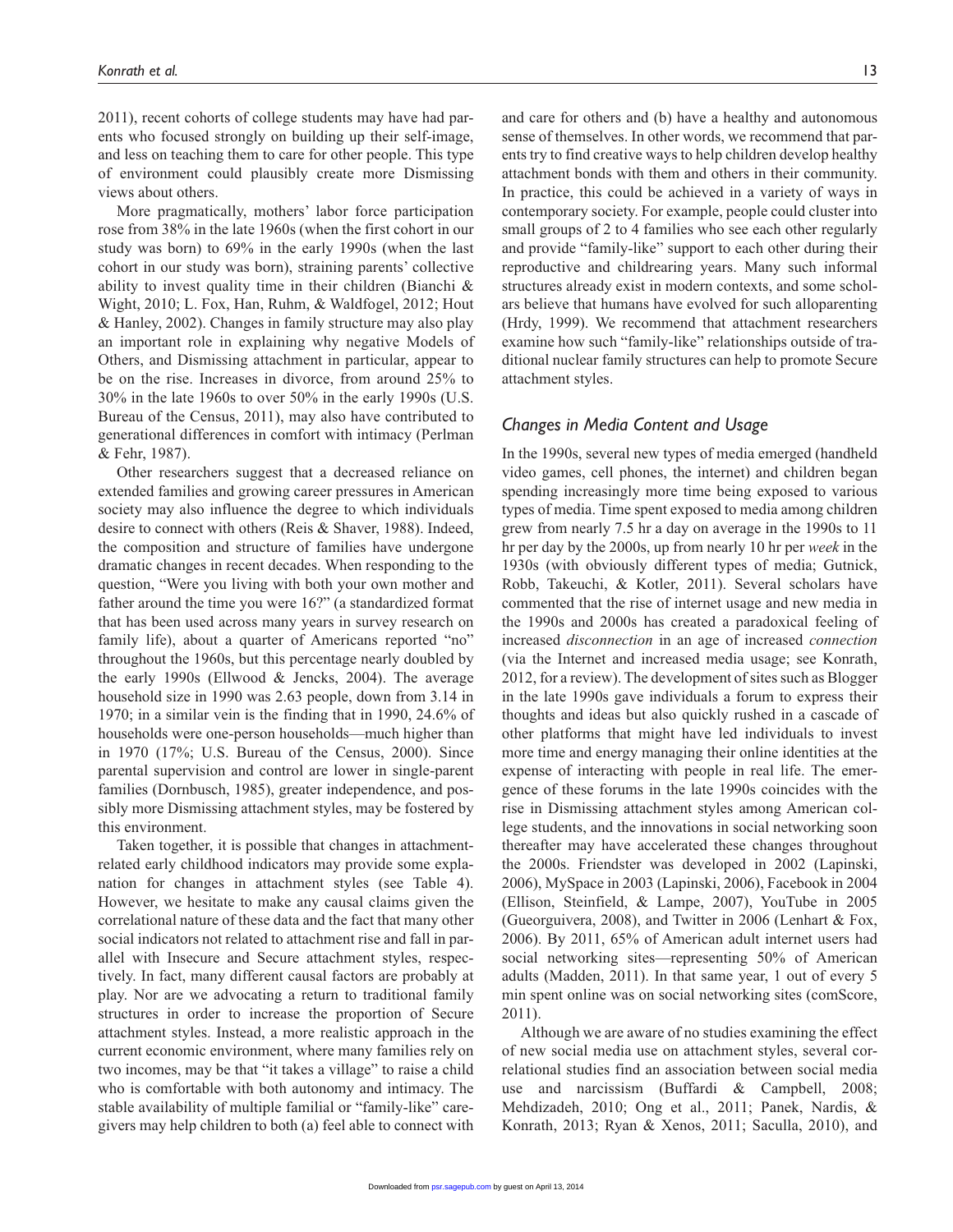some evidence suggests that social media can cause at least temporary increases in narcissism and self-esteem (Gentile, Twenge, Freeman, & Campbell, 2012; Gonzales & Hancock, 2011). These studies suggest that the media designed to connect individuals that began to emerge in the late 1990s may have had the paradoxical effect of making people more selforiented, but much more research is needed to understand new media's positive and negative outcomes—particularly with respect to its impact on how and why people form views of others.

Nonetheless, although it might be easier to establish friends and relationships online, online behaviors might not translate into smooth social relations in real life: the number of organizations and meetings people are involved in, as well as the number of average family dinners and friendly visits, have declined significantly in the past half century (Putnam, 2000; Putnam & Feldstein, 2004). More Americans live alone now than ever before (Olds & Schwartz, 2009), and people today have significantly fewer close others to whom they can express their private thoughts and feelings (McPherson, Brashears, & Smith-Lovin, 2006). Thus, Dismissing attachment styles may be rising because young Americans today might have fewer real social support systems, and a lack of high-quality social support is a critical determinant of Dismissing attachment styles (Ciechanowski, Katon, Russo, & Walker, 2001; Ciechanowski et al., 2006).

Alternatively, the ease and speed of such technology may lead people to become more readily frustrated or bored when things in their life do not go as planned (O'Brien, Anastasio, & Bushman, 2011), resulting in less positive social interactions. Furthermore, people simply might feel that they do not have time to reach out to others because they are spending so much time with technology. At least four televisions sit within 29.9% of American households (Reisinger, 2010), and overall, television viewing recently reached an all-time high (Media Literacy Clearinghouse, 2010). One study strikingly reveals that average Americans are now exposed to a 350% increase in total information outside of work than the amount they experienced only 30 years ago (Bohn & Short, 2009). Of course, people from earlier generations experienced other kinds of time-consuming daily tasks, such as washing clothes and dishes by hand. Thus, the additional time spent with technology in recent years may have simply replaced such time-intensive tasks experienced by previous generations—with no net effect on how we relate to others.

Yet, the *content* of exposure to modern media might also influence how people view others. For example, some of the early iterations of reality programming began to gain popularity in the mid-1990s with MTV's The Real World and Road Rules, exposing a young generation to the voyeuristic practice of watching individuals similar to themselves struggle to live and compete among strangers (Murray & Oullette, 2008). Competition-based reality shows exploded with *Survivor* starting in 2000 (Haralovich & Trosset, 2004) and *American Idol* starting in 2002 (Lee, 2006). Both shows

revolve around single winners, multiple losers, and rugged competition. Similarly, reality programming often depicts characters with extremely positive self-views (Young & Pinsky, 2006). Since then, the number of similar programs and the ratings of these programs have grown, and they increasingly dominate the television industry (Murray & Oullette, 2008; Nabi, Biely, Morgan, & Stitt, 2003). Such agentic and narcissistic qualities found in media since the mid-1990s seem consistent with rising Dismissing attachment styles, which combine positive self-views with negative other-views.

#### *Other Speculative Possibilities*

The relationship between societal shifts and changing attachment styles is ultimately too complex to have any single, identifiable cause, and many forces likely interact to explain our observed patterns. In addition to the possibilities that are outlined above, for example, the current generation's economic struggles and various military conflicts may have had a unique impact on interpersonal development, social skills, and independent values. In the early 1990s, nearly 90% of college seniors were employed within a year of graduation, but by 2011 that number had dropped to about 70% (U.S. Department of Education, 2012). Perhaps an increase in the percentage of Dismissing attachment styles represents a coping strategy against these potentially more straining circumstances, although of course previous generations also experienced stressful circumstances such as recessions and wars.

At the other end of the spectrum, today's options within other life domains may have pushed young people toward less committed social connections. For example, online dating (which emerged as an extremely popular and profitable online industry by the mid-2000s) provides people with an unprecedented number of potential dating partners and relationship choices, which may ironically lead them to feel overwhelmed, less satisfied, and thus more isolated from real social connections (see Finkel, Eastwick, Karney, Reis, & Sprecher, 2012). Future work at the intersection of such basic psychological processes and broader societal mechanisms could explore the relative weight of each of these possibilities.

#### **Limitations**

One of the limitations of analyzing self-report data is that they might be influenced by people's tendencies to respond in a socially desirable fashion. However, a study that specifically examined the influence of social desirability on ratings of attachment style revealed that the RQ was less sensitive to social desirability biases compared to other measures of attachment style (Leak & Parsons, 2001). Moreover, scores on social desirability have remained relatively stable from the 1980s [onward \(Tw](http://psr.sagepub.com/)enge & Im, 2007).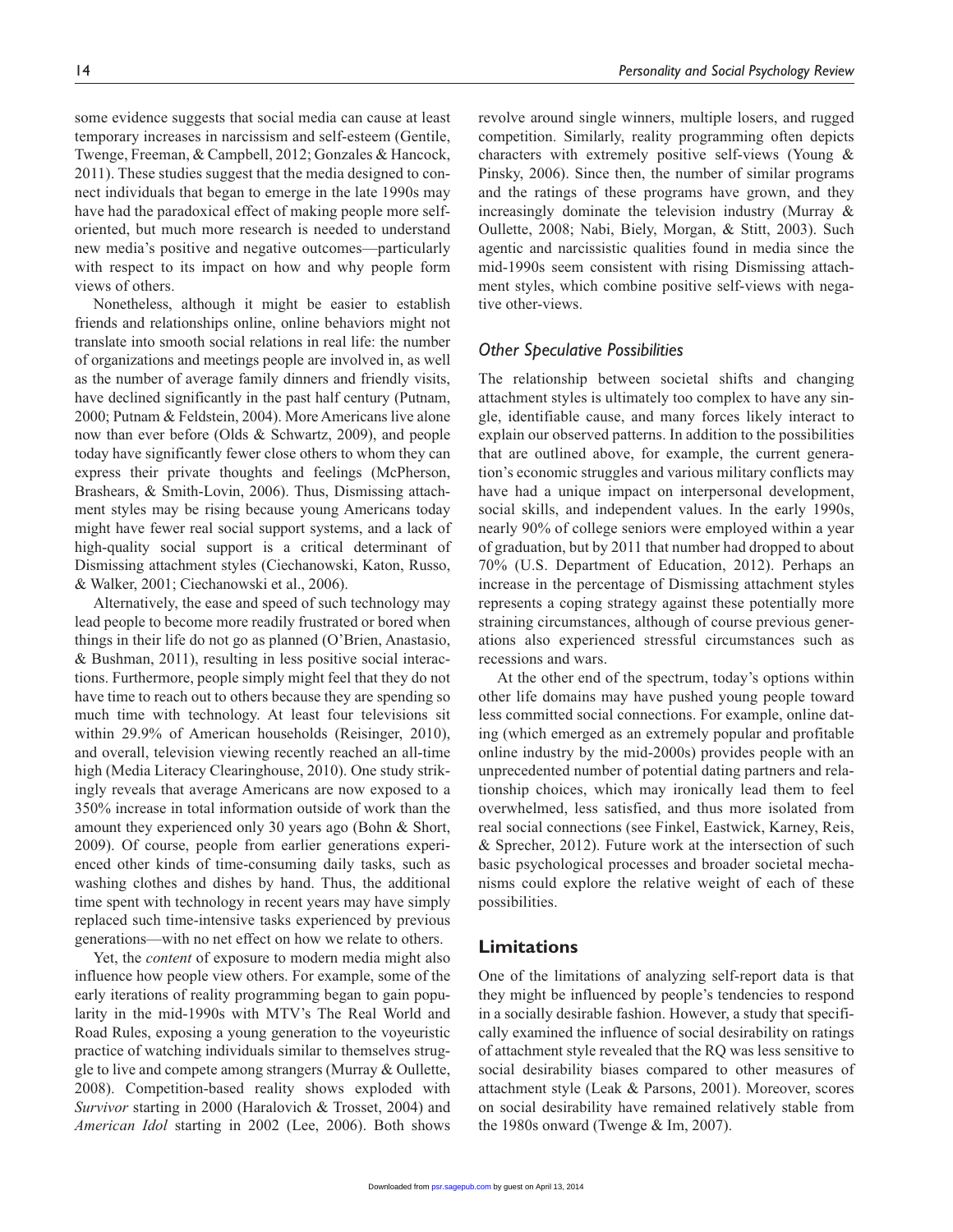The current study limits its discussion to American society because there is not much data on attachment styles over time from other countries. Relatively little work has examined cross-cultural similarities and differences in attachment style (e.g., Schmitt et al., 2003). Future work should examine whether similar changes are occurring in other countries or whether these changes are only occurring in the United States. Such research would help to test some of our speculations about potential causes of increases in Dismissing attachment styles, and negative views of others in general. The data are also limited to college student populations; future research should examine shifts in the proportion of attachment styles in other populations (e.g., toddlers in the Strange Situation; Ainsworth et al., 1978). However, the RQ is commonly given to college students, and their relative homogeneity over time is precisely why they are an ideal population in which to examine temporal change. Some noncollege populations may not be as comparable over time (e.g., community/clinical samples), making them less ideal for such comparisons.

This study also cannot determine whether the changes in Dismissing attachment styles are a cohort effect or a timeperiod effect. Any time-lag study that includes people of only one age group does not allow researchers to determine if other age groups also changed on a given characteristic. It is possible that both younger and older Americans had increasingly negative views of others from the late 1980s to 2011. To address this possibility, we examined data from the General Social Survey (Smith, Marsden, Hout, & Kim, 2013), which asked nationally representative samples of Americans the following question: "*Generally speaking, would you say that most people can be trusted or that you can't be too careful in life*?" Overall, a higher percentage of Americans said that most people cannot be trusted in 2012 (66.7%) compared with 1988 (58.2%). This decline in trust existed for all age groups except those aged 56+, for whom there was no change in trust levels (1988: 54.5%; 2012: 54.0%). More young adults (18-25) said that people cannot be trusted in 2012 (78.2%) compared with 1988 (70.1%). This pattern was similar for 26- to 40-year-olds (1988: 56.1%; 2012: 70.8%) and 41- to 55-year-olds (1988: 52.5%; 2012: 63.6%). Taken together, this suggests that the shift we found in adult attachment styles may be a combination of a time-period effect (i.e., general changes in society that affect most age groups) and a generational effect (i.e., changes that influence certain generations more than others). However, future research would be needed to clarify these issues.

# **Conclusion**

To summarize, the present article examined changes in the proportion of attachment styles over time, based on speculation that related trends and correlates (e.g., increasing narcissism and decreasing empathy) may reflect increasing Dismissing attachment styles and negative Models of Others in general. We found that Dismissing attachment styles—as measured by the RQ (Bartholomew & Horowitz, 1991) increased over time among American college students. More generally, we documented an overall decrease in positive Models of Others. These findings may be troubling at the moment, but they open the door for future work on the causes and consequences of people's shifting connections to the social world.

#### **Acknowledgment**

We thank Mark Leary and two anonymous reviewers for their helpful comments on earlier versions of this manuscript.

#### **Authors' Note**

The names of the second, third, and fourth authors are alphabetical to reflect their equal contribution.

#### **Declaration of Conflicting Interests**

The author(s) declared no potential conflicts of interest with respect to the research, authorship, and/or publication of this article.

#### **Funding**

The author(s) disclosed receipt of the following financial support for the research, authorship, and/or publication of this article: Sara Konrath was supported by grants from the John Templeton Foundation (via Wake Forest University's the Psychology of Character Project, and directly from the sponsor via Grant #47993) while writing this article, and William Chopik and Ed O'Brien were awarded National Science Foundation Graduate Research Fellowships.

#### **Notes**

- 1. The claim that narcissism may be rising has roused considerable academic debate, with some researchers arguing that narcissism has remained stagnant over time (B. W. Roberts, Edmonds, & Grijalva, 2010; Trzesniewski & Donnellan, 2010). These concerns have been addressed elsewhere, for example, by showing that their samples consist solely (Trzesniewski & Donnellan, 2010) or primarily (B. W. Roberts et al., 2010) of students from UC Davis, who score unusually low on narcissism. When campus is controlled, or data are examined within campus, narcissism levels indeed show significant increases (Twenge & Foster, 2008, 2010). Thus, the current article rests on the assumption that the overarching evidence currently favors an increase.
- 2. Although the original authors of the Relationship Questionnaire (RQ) have suggested that researchers should use attachment means and avoid using attachment categories (Bartholomew, 2014; Bartholomew & Horowitz, 1991), most researchers still use attachment categories, likely for the convenience of comparing the four groups. Only 19 of the 94 eligible samples in our study reported means; this is an insufficient number to conduct a separate cross-temporal meta-analysis. Although we acknowledge this as a limitation of our study, the fact that w[e had enoug](http://psr.sagepub.com/)h data points to conduct a full cross-temporal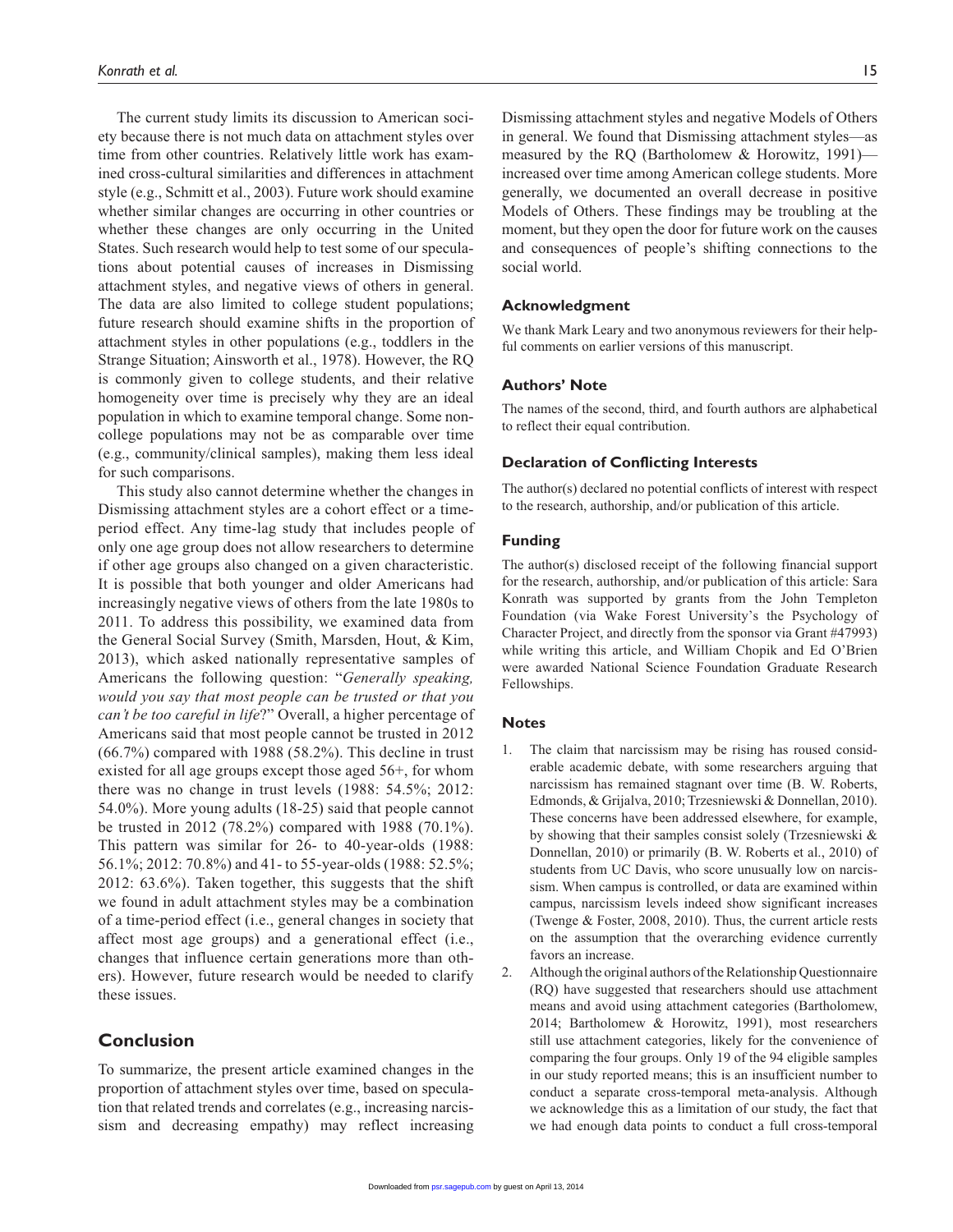meta-analysis on the RQ suggests that this is an issue that goes beyond the current study.

3. Cross-temporal meta-analyses typically present effect sizes (e.g., Cohen's *d*) to estimate the magnitude of the results from the beginning to the end of the study period (Konrath, O'Brien, & Hsing, 2011; Twenge, Konrath, Foster, Campbell, & Bushman, 2008). Such effect sizes are computed using within-study means and within-study standard deviations. However, data in the current study represent the proportion of participants in each sample who selected one specific attachment category (e.g., Secure) rather than another one (e.g., Dismissing, Preoccupied, or Fearful). Thus, unlike in prior cross-temporal meta-analyses that rely on mean scores (e.g., Konrath et al., 2011; Twenge et al., 2008), in the current study within-study standard deviations are not available. Although the *standard error of proportion* is a suitable measure of variance for such categorical data (Rolf, 2013), it cannot be used to compute Cohen's *d* effect sizes, which rely on standard deviations. In addition, although it is possible to obtain a mean and standard deviation for each attachment category *across* the 94 samples, this may exaggerate the magnitude of the effect because mean scores do not differ as much as individual scores (Rosenthal, Rosnow, & Rubin, 2000). Thus, for the current study we rely on the  $R^2$  and standardized betas as indicators of the strength of these results.

#### **References**

- Abbott Laboratories. (2013). *Mother's Survey: Breastfeeding trends, Ross products division*. Retrieved from [http://kelly](http://kellymom.com/fun/trivia/ross-data/)[mom.com/fun/trivia/ross-data/](http://kellymom.com/fun/trivia/ross-data/)
- Ainsworth, M. S., Blehar, M. C., Waters, E., & Wall, S. (1978). *Patterns of attachment: A psychological study of the strange situation*. Oxford, UK: Lawrence Erlbaum.
- Archer, R. L., Diaz-Loving, R., Gollwitzer, P. M., Davis, M. H., & Foushee, H. C. (1981). The role of dispositional empathy and social evaluation in the empathic mediation of helping. *Journal of Personality and Social Psychology*, *40*, 786-796.
- \*Aron, A., Melinat, E., Aron, E. N., Vallone, R. D., & Bator, R. J. (1997). The experimental generation of interpersonal closeness: A procedure and some preliminary findings. *Personality and Social Psychology Bulletin*, *23*, 363-377.
- \*Aspelmeier, J. E., Elliott, A., & Smith, C. (2007). Childhood sexual abuse, attachment, and trauma symptoms in college females: The moderating role of attachment. *Child Abuse & Neglect*, *31*, 549-566.
- \*Aspelmeier, J. E., & Kerns, K. A. (2003). Love and school: Attachment/exploration dynamics in college. *Journal of Social and Personal Relationships*, *20*, 5-30.
- \*Avdic, A. (2009). *The roles of personality and attachment in relation to academic motivation* (Unpublished master's thesis). Southern Illinois University Carbondale.
- Bakermans-Kranenburg, M. J., van Uzendoorn, M. H., Bokhorst, C. L., & Schuengel, C. (2004). The importance of shared environment in infant-father attachment: A behavioral genetic study of the attachment Q-sort. *Journal of Family Psychology*, *18*, 545-549.
- Banse, R. (2004). Adult attachment and marital satisfaction: Evidence for dyadic configuration effects. *Journal of Social and Personal Relationships*, *21*, 273-282.
- Bartholomew, K. (1990). Avoidance of intimacy: An attachment perspective. *Journal of Social and Personal Relationships*, *7*, 147-178.
- Bartholomew, K. (2014). *Self-report measures of adult attachment: Relationship Questionnaire*. Retrieved from [http://www.sfu.](http://www.sfu.ca/psyc/faculty/bartholomew/selfreports.htm) [ca/psyc/faculty/bartholomew/selfreports.htm.](http://www.sfu.ca/psyc/faculty/bartholomew/selfreports.htm)
- \*Bartholomew, K., & Horowitz, L. M. (1991). Attachment styles among young adults: A test of a Four-Category Model. *Journal of Personality and Social Psychology*, *61*, 226-244.
- Bartholomew, K., & Shaver, P. R. (1998). Methods of assessing adult attachment: Do they converge? In J. A. Simpson & W. S. Rholes (Eds.), *Attachment theory and close relationships* (pp. 25-45). New York, NY: Guilford Press.
- Batson, C. D., Bolen, M. H., Cross, J. A., & Neuringer-Benefiel, H. E. (1986). Where is the altruism in the altruistic personality? *Journal of Personality and Social Psychology*, *50*, 212-220.
- Baumeister, R. F., & Leary, M. R. (1995). The need to belong: Desire for interpersonal attachments as a fundamental human motivation. *Psychological Bulletin*, *117*, 497-529.
- Belsky, J., & Rovine, M. (1987). Temperament and attachment security in the strange situation: An empirical rapprochement. *Child Development*, *58*, 787-795.
- Bianchi, S. M., & Wight, V. R. (2010). The long reach of the job: Employment and time for family life. In K. Christensen & B. Schneider (Eds.), *Workplace flexibility: Realigning 20th century jobs for a 21st century workforce* (pp. 17-42). Ithaca, NY: Cornell Press.
- Bodner, T. E. (2008). What improves with increased missing data imputations? *Structural Equation Modeling*, *15*, 651-675.
- Bohlin, G., Hagekull, B., & Rydell, A.-M. (2000). Attachment and social functioning: A longitudinal study from infancy to middle childhood. *Social Development*, *9*, 24-39.
- Bohn, R. E., & Short, J. E. (2009). *How much information? 2009 report on American consumers*. San Diego, CA: Global Information Industry Center.
- \*Bookwala, J. (2003). Being "single and unattached": The role of adult attachment styles. *Journal of Applied Social Psychology*, *33*, 1564-1570.
- \*Bossel, V. M. (2010). *The effects of automatic evaluation of facial attractiveness on mimicry* (Unpublished doctoral dissertation). American University, Washington, DC.
- Bowlby, J. (1973). *Attachment and loss: Vol. 2. Separation: Anxiety and anger*. New York, NY: Basic Books.
- Bowlby, J. (1988). Developmental psychiatry comes of age. *The American Journal of Psychiatry*, *145*, 1-10.
- \*Brennan, K. A., & Bosson, J. K. (1998). Attachment-style differences in attitudes toward and reactions to feedback from romantic partners: An exploration of the relational bases of self-esteem. *Personality and Social Psychology Bulletin*, *24*, 699-714.
- Brennan, K. A., Clark, C. L., & Shaver, P. R. (1998). Self-report measurement of adult attachment: An integrative overview. In J. A. Simpson & W. S. Rholes (Eds.), *Attachment theory and close relationships* (pp. 46-76). New York, NY: Guilford Press.
- \*Brennan, K. A., & Morris, K. A. (1997). Attachment styles, selfesteem, and patterns of seeking feedback from romantic partners. *Personality and Social Psychology Bulletin*, *23*, 23-31.
- Britton, P. C., & Fuendeling, J. M. (2005). The relations among varieties of adult attachment and the components of empathy. *The J[ournal of Soc](http://psr.sagepub.com/)ial Psychology*, *145*, 519-530.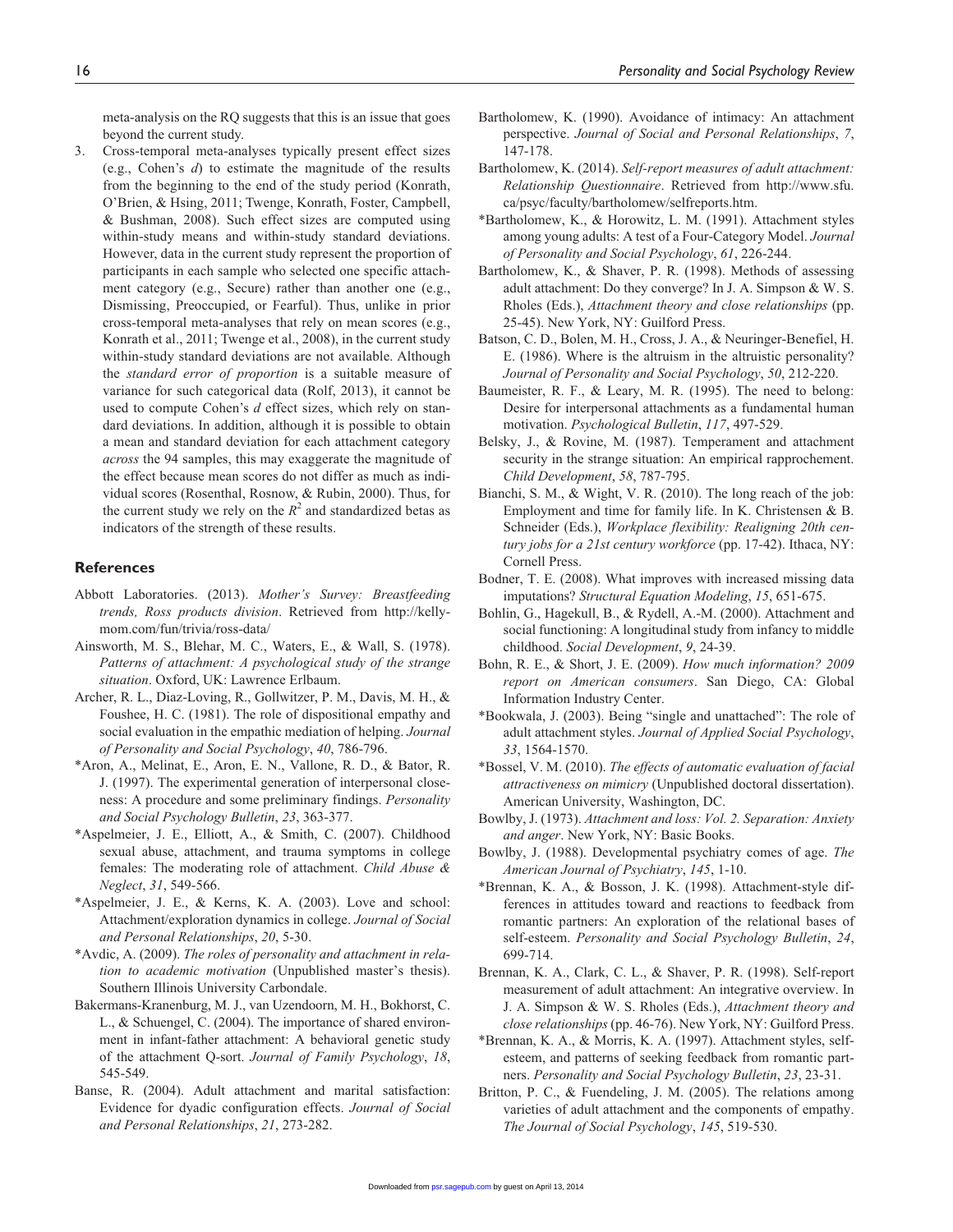- Brussoni, M. J., Jang, K. L., Livesley, W. J., & MacBeth, T. M. (2000). Genetic and environmental influences on adult attachment styles. *Personal Relationships*, *7*, 283-289.
- Bubany, S. T., & Hansen, J.-I. C. (2011). Birth cohort change in the vocational interests of female and male college students. *Journal of Vocational Behavior*, *78*, 59-67.
- Buffardi, L. E., & Campbell, W. K. (2008). Narcissism and social networking web sites. *Personality and Social Psychology Bulletin*, *34*, 1303-1314.
- \*Burnette, J. L., Taylor, K. W., Worthington, E. L., & Forsyth, D. R. (2007). Attachment and trait forgivingness: The mediating role of angry rumination. *Personality and Individual Differences*, *42*, 1585-1596.
- Bushman, B. J., & Baumeister, R. F. (1998). Threatened egotism, narcissism, self-esteem, and direct and displaced Aggression: Does self-love or self-hate lead to violence? *Journal of Personality and Social Psychology*, *75*, 219-229.
- \*Bylsma, W. H., Cozzarelli, C., & Sumer, N. (1997). Relation between adult attachment styles and global self-esteem. *Basic and Applied Social Psychology*, *19*, 1-16.
- Campbell, W. K. (1999). Narcissism and romantic attraction. *Journal of Personality and Social Psychology*, *77*, 1254-1270.
- Campbell, W. K., & Foster, C. A. (2002). Narcissism and commitment in romantic relationships: An investment model analysis. *Personality and Social Psychology Bulletin*, *28*, 484-495.
- Campbell, W. K., Rudich, E. A., & Sedikides, C. (2002). Narcissism, self-esteem, and the positivity of self-views: Two portraits of selflove. *Personality and Social Psychology Bulletin*, *28*, 358-368.
- Carlson, E. A., & Sroufe, L. A. (1995). Contribution of attachment theory to developmental psychopathology. In D. Cicchetti & D. J. Cohen (Eds.), *Developmental psychopathology, Vol. 1: Theory and methods* (pp. 581-617). Oxford, UK: John Wiley.
- Carter, C. S. (1992). Oxytocin and sexual behavior. *Neuroscience & Biobehavioral Reviews*, *16*, 131-144.
- Carter, C. S. (1998). Neuroendocrine perspectives on social attachment and love. *Psychoneuroendocrinology*, *23*, 779-818.
- Cassidy, J. (2000). Adult romantic attachments: A developmental perspective on individual differences. *Review of General Psychology*, *4*, 111-131.
- Cassidy, J., & Shaver, P. R. (2008). *Handbook of attachment: Theory, research, and clinical applications* (2nd ed.). New York, NY: Guilford Press.
- Choi, I., Nisbett, R. E., & Norenzayan, A. (1999). Causal attribution across cultures: Variation and universality. *Psychological Bulletin*, *125*, 47-63.
- Chopik, W. J., Edelstein, R. S., & Fraley, R. C. (2013). From the cradle to the grave: Age differences in attachment from early adulthood to old age. *Journal of Personality*, *81*, 171-183.
- Ciechanowski, P. S., & Katon, W. J. (2006). The interpersonal experience of health care through the eyes of patients with diabetes. *Social Science & Medicine*, *63*, 3067-3079.
- Ciechanowski, P. S., Katon, W. J., Russo, J. E., & Walker, E. A. (2001). The patient-provider relationship: Attachment theory and adherence to treatment in diabetes. *The American Journal of Psychiatry*, *158*, 29-35.
- Ciechanowski, P. S., Russo, J. E., Katon, W. J., Von Korff, M., Simon, G. E., Lin, B., . . . Young, B. A. (2006). The association of patient relationship style and outcomes in collaborative care treatment for depression in patients with diabetes. *Medical Care*, *44*, 283-291.
- Clarke, S. (1995). *Monthly vital statistics report*. Atlanta, GA: Centers for Disease Control and Prevention.
- Collins, N. L., & Feeney, B. C. (2004). Working models of attachment shape perceptions of social support: Evidence from experimental and observational studies. *Journal of Personality and Social Psychology*, *87*, 363-383.
- Collins, N. L., & Read, S. J. (1990). Adult attachment, working models, and relationship quality in dating couples. *Journal of Personality and Social Psychology*, *58*, 644-663.
- Collins, N. L., & Read, S. J. (1994). Cognitive representations of attachment: The structure and function of working models. In K. Bartholomew & D. Perlman (Eds.), *Attachment processes in adulthood* (pp. 53-90). London, UK: Jessica Kingsley Publishers.
- comScore. (2011, December 21). *It's a social world: Top 10 need-to-knows about social networking and where it's headed*. Retrieved from [http://www.comscore.com/Insights/](http://www.comscore.com/Insights/Presentations_and_Whitepapers/2011/it_is_a_social_world_top_10_need-to-knows_about_social_networking) Presentations and Whitepapers/2011/it is a social world [top\\_10\\_need-to-knows\\_about\\_social\\_networking](http://www.comscore.com/Insights/Presentations_and_Whitepapers/2011/it_is_a_social_world_top_10_need-to-knows_about_social_networking)
- \*Cooley, E. L., & Garcia, A. L. (2012). Attachment style differences and depression in African American and European American college women: Normative adaptations? *Journal of Multicultural Counseling and Development*, *40*, 216-226.
- \*Cooley, E. L., Van Buren, A., & Cole, S. P. (2010). Attachment styles, social skills, and depression in college women. *Journal of College Counseling*, *13*, 50-62.
- \*Cozzarelli, C., Hoekstra, S. J., & Bylsma, W. H. (2000). General versus specific mental models of attachment: Are they associated with different outcomes? *Personality and Social Psychology Bulletin*, *26*, 605-618.
- Crowell, J. A., Fraley, R. C., & Shaver, P. R. (2008). Measurement of individual differences in adolescent and adult attachment. In J. Cassidy & P. R. Shaver (Eds.), *Handbook of attachment: Theory, research, and clinical applications* (2nd ed., pp. 599- 634). New York, NY: Guilford Press.
- \*Curtis, E. R. (2008). *The relationship between adult attachment styles and self-esteem* (Unpublished doctoral dissertation). California State University, Dominguez Hills.
- Davila, J., Karney, B. R., & Bradbury, T. N. (1999). Attachment change processes in the early years of marriage. *Journal of Personality and Social Psychology*, *76*, 783-802.
- \*Derrick, J. L., & Murray, S. L. (2007). Enhancing relationship perceptions by reducing felt inferiority: The role of attachment style. *Personal Relationships*, *14*, 531-549.
- Diehl, M., Elnick, A. B., Bourbeau, L. S., & Labouvie-Vief, G. (1998). Adult attachment styles: Their relations to family context and personality. *Journal of Personality and Social Psychology*, *74*, 1656-1669.
- DiTommaso, E., Brannen-McNulty, C., Ross, L., & Burgess, M. (2003). Attachment styles, social skills and loneliness in young adults. *Personality and Individual Differences*, *35*, 303-312.
- Donnellan, M. B., Burt, S. A., Levendosky, A. A., & Klump, K. L. (2008). Genes, personality, and attachment in adults: A multivariate behavioral genetic analysis. *Personality and Social Psychology Bulletin*, *34*, 3-16.
- Dornbusch, S. M. (1985). Single parents, extended households, and the control of adolescents. *Child Development*, *56*, 326-341.
- \*Duggan, E. S., & Brennan, K. A. (1994). Social avoidance and its relation to Bartholomew adult attachment typology. *Journal of S[ocial and Per](http://psr.sagepub.com/)sonal Relationships*, *11*, 147-153.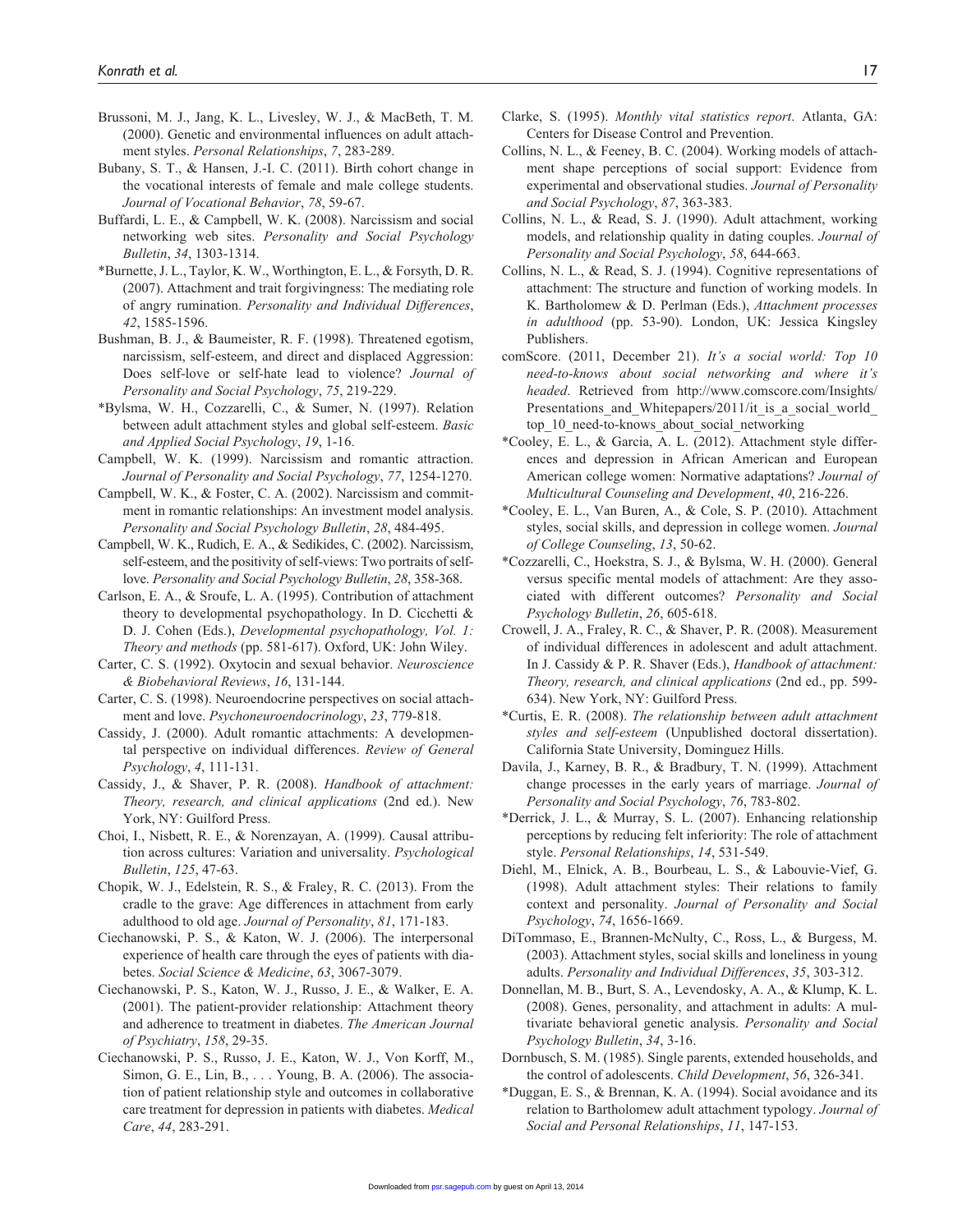- \*Eaves, S. H. (2007). *Attachment style, self-esteem, and perceived norms as predictors of sexually risky behavior among 17-24 year old college students* (Unpublished doctoral dissertation). Mississippi State University, Starkville.
- Ellison, N. B., Steinfield, C., & Lampe, C. (2007). The benefits of Facebook "friends": Social capital and college students' use of online social network sites. *Journal of Computer-Mediated Communication*, *12*, 1143-1168.
- Ellwood, D. T., & Jencks, C. (2004). *The spread of single-parent families in the United States since 1960*. Research Programs, John F. Kennedy School of Government, Harvard University, Cambridge, MA.
- Feeney, J. A. (1999). Adult romantic attachment and couple relationships. In J. Cassidy & P. R. Shaver (Eds.), *Handbook of attachment: Theory, research, and clinical applications* (pp. 355-377). New York, NY: Guilford Press.
- Feeney, J. A. (2008). Adult romantic attachment: Developments in the study of couple relationships. In J. Cassidy & P. R. Shaver (Eds.), *Handbook of attachment: Theory, research, and clinical applications* (2nd ed., pp. 456-481). New York, NY: Guilford Press.
- \*Filippides, M. M. (2003). *The function of defensiveness in avoidant attachment and repressive coping* (Unpublished doctoral dissertation). University of Cincinnati, OH.
- Finkel, E. J., Eastwick, P. W., Karney, B. R., Reis, H. T., & Sprecher, S. (2012). Online dating: A critical analysis from the perspective of psychological science. *Psychological Science in the Public Interest*, *13*, 3-66.
- \*Fishtein, J., Pietromonaco, P. R., & Barrett, L. F. (1999). The contribution of attachment style and relationship conflict to the complexity of relationship knowledge. *Social Cognition*, *17*, 228-244.
- \*Fox, D. (2002). *Attachment, gender, and personality: An exploration into the affective components of adult attachment in a non-clinical sample* (Unpublished doctoral dissertation). West Virginia University, Morgantown.
- Fox, L., Han, W., Ruhm, C., & Waldfogel, J. (2012). Time for children: Trends in the employment patterns of parents, 1967- 2009. *Demography*, *50*, 1-25.
- Fraley, R. C. (2002). Attachment stability from infancy to adulthood: Meta-analysis and dynamic modeling of developmental mechanisms. *Personality and Social Psychology Review*, *6*, 123-151.
- \*Fraley, R. C., & Davis, K. E. (1997). Attachment formation and transfer in young adults' close friendships and romantic relationships. *Personal Relationships*, *4*, 131-144.
- Fraley, R. C., Roisman, G. I., Booth-LaForce, C., Owen, M. T., & Holland, A. S. (2013). Interpersonal and genetic origins of adult attachment styles: A longitudinal study from infancy to early adulthood. *Journal of Personality and Social Psychology*, *104*, 817-838.
- Fraley, R. C., & Shaver, P. R. (2000). Adult romantic attachment: Theoretical developments, emerging controversies, and unanswered questions. *Review of General Psychology*, *4*, 132-154.
- Fraley, R. C., Vicary, A. M., Brumbaugh, C. C., & Roisman, G. I. (2011). Patterns of stability in adult attachment: An empirical test of two models of continuity and change. *Journal of Personality and Social Psychology*, *101*, 974-992.
- Fukuyama, F. (1999). *The great disruption*. New York, NY: Simon & Schuster.
- \*Futterman, W. K. (2006). *The relationship between attachment, perceived parental relationships and current social functioning* (Unpublished doctoral dissertation). Adelphi University, Long Island, NY.
- Gentile, B., Twenge, J. M., Freeman, E. C., & Campbell, W. K. (2012). The effect of social networking websites on positive self-views: An experimental investigation. *Computers in Human Behavior*, *28*, 1929-1933.
- \*Gifford, J. N. (2003). *Desire and fear as dimensions of romantic attachment* (Unpublished doctoral dissertation). The College of William and Mary, Williamsburg, VA.
- Gilbert, D. T., & Wilson, T. D. (2009). Why the brain talks to itself: Sources of error in emotional prediction. *Philosophical Transactions of the Royal Society of Biological Sciences*, *364*, 1335-1341.
- Gillath, O., Sesko, A. K., Shaver, P. R., & Chun, D. S. (2010). Attachment, authenticity, and honesty: Dispositional and experimentally induced security can reduce self- and otherdeception. *Journal of Personality and Social Psychology*, *98*, 841-855.
- Gillath, O., Shaver, P. R., Baek, J.-M., & Chun, D. S. (2008). Genetic correlates of adult attachment style. *Personality and Social Psychology Bulletin*, *34*, 1396-1405.
- Gonzales, A. L., & Hancock, J. T. (2011). Mirror, mirror on my Facebook wall: Effects of exposure to Facebook on selfesteem. *Cyberpsychology, Behavior, and Social Networking*, *14*(1-2), 79-83.
- \*Gormley, B., & Lopez, F. (2010). Authoritarian and homophobic attitudes: Gender and adult attachment style differences. *Journal of Homosexuality*, *57*, 525-538.
- \*Grabill, C. M., & Kerns, K. A. (2000). Attachment style and intimacy in friendship. *Personal Relationships*, *7*, 363-378.
- \*Greenwood, D. N., Pietromonaco, P. R., & Long, C. R. (2008). Young women's attachment style and interpersonal engagement with female TV stars. *Journal of Social and Personal Relationships*, *25*, 387-407.
- Griffin, D. W., & Bartholomew, K. (1994). Models of the self and other: Fundamental dimensions underlying measures of adult attachment. *Journal of Personality and Social Psychology*, *67*, 430-445.
- Gueorguivera, V. (2008). Voters, MySpace and YouTube: The impact of alternative communication channels in the 2006 election cycle and beyond. *Social Science Computer Review*, *26*, 288-300.
- Guerrero, L. K. (1996). Attachment-style differences in intimacy and involvement: A test of the Four-Category Model. *Communication Monographs*, *63*, 269-292.
- \*Guerrero, L. K., & Burgoon, J. K. (1996). Attachment styles and reactions to nonverbal involvement change in romantic dyads: Patterns of reciprocity and compensation. *Human Communication Research*, *22*, 335-370.
- Gutnick, A., Robb, M., Takeuchi, L., & Kotler, J. (2011). *Always connected: The new digital media habits of young children*. New York, NY: Sesame Workshop.
- \*Haggerty, G., Blake, M., Naraine, M., Siefert, C., & Blais, M. A. (2010). Construct validity of the Schwartz Outcome Scale-10: Comparisons to interpersonal distress, adult attachment, alexithymia, the Five-Factor Model, romantic relationship length and ratings of childhood memories. *Clinical Psychology & Psychotherapy*, *17*, 44-50.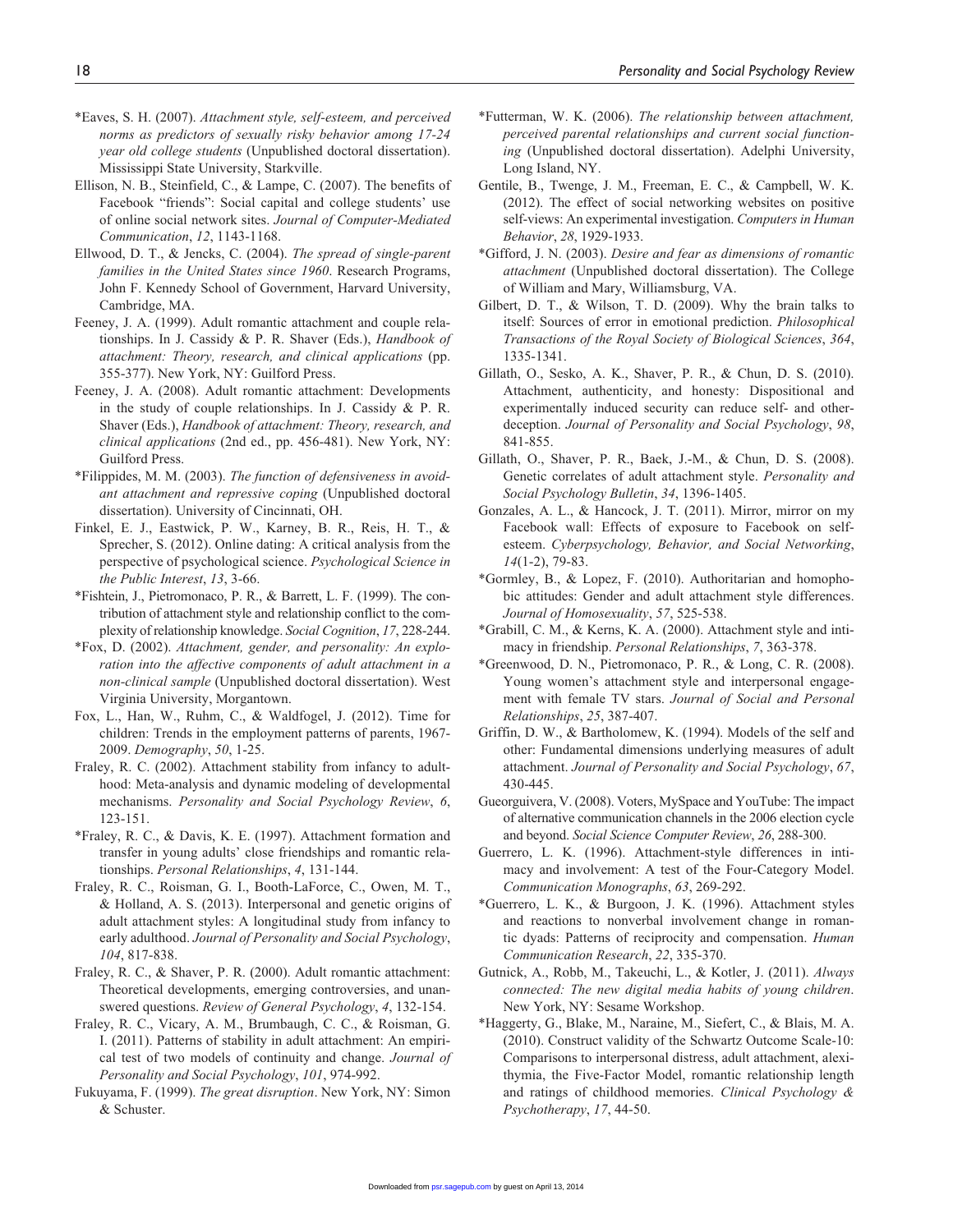- \*Haigler, V. F. (2001). *Using the circumplex model to examine the relationship between gender, gender-role identity, and attachment style* (Unpublished doctoral dissertation). Texas Woman's University, Denton.
- Hamilton, C. E. (2000). Continuity and discontinuity of attachment from infancy through adolescence. *Child Development*, *71*, 690-694.
- Haralovich, M. B., & Trosset, M. W. (2004). Expect the unexpected: Narrative pleasure and uncertainty due to chance in Survivor. In L. Oullette & S. Murray (Eds.), *Reality TV: Remaking television culture* (pp. 75-96). New York: New York University Press.
- Hazan, C., & Shaver, P. (1987). Romantic love conceptualized as an attachment process. *Journal of Personality and Social Psychology*, *52*, 511-524.
- Heine, S. J., & Lehman, D. R. (1997). The cultural construction of self-enhancement: An examination of group-serving biases. *Journal of Personality and Social Psychology*, *72*, 1268-1283.
- \*Herzog, T. K., & Hill-Chapman, C. R. (2013). Relationship formation and early risk exposure: Diverging associations with romantic self-concept and attachment. *Journal of Adult Development*, *20*, 1-15.
- \*Herzog, T. K., Hughes, F., & Jordan, M. (2010). What is conscious in perceived attachment? Evidence from global and specific relationship representations. *Journal of Social and Personal Relationships*, *27*, 283-303.
- Higher Education Research Institute. (2011). *Changes in median family income of college students from 1988 to 2010* (Data received via personal communication, February 2011). Los Angeles: University of California.
- Hojat, M., Mangione, S., Nasca, T. J., Gonnella, J. S., & Magee, M. (2005). Empathy scores in medical school and ratings of empathic behavior in residency training 3 years later. *The Journal of Social Psychology*, *145*, 663-672.
- Hout, M., & Hanley, C. (2002). *The overworked American family: Trends and nontrends in working hours, 1968-2001* (Unpublished working paper). University of California, Berkeley Survey Research Center.
- Hrdy, S. B. (1999). *Mother nature: A history of mothers, infants, and natural selection*. New York, NY: Pantheon Books.
- \*Huntsinger, E. T., & Luecken, L. J. (2004). Attachment relationships and health behavior: The mediational role of self-esteem. *Psychology & Health*, *19*, 515-526.
- Ickes, W. (1993). Empathic accuracy. *Journal of Personality*, *61*, 587-610.
- Kahneman, D., Krueger, A. B., Schkade, D. A., Schwarz, N., & Stone, A. A. (2004). A survey method for characterizing daily life experience: The day reconstruction method. *Science*, *306*, 1776-1780.
- Kasser, T., & Ryan, R. M. (1993). A dark side of the American dream: Correlates of financial success as a central life aspiration. *Journal of Personality and Social Psychology*, *65*, 410-422.
- Keelan, J. P. R., Dion, K. K., & Dion, K. L. (1998). Attachment style and relationship satisfaction: Test of a self-disclosure explanation. *Canadian Journal of Behavioural Science/Revue canadienne des sciences du comportement*, *30*, 24-35.
- \*Kennedy, J. H. (1999). Romantic attachment style and ego identity, attributional style, and family of origin in first-year college students. *College Student Journal*, *33*, 171.
- Kim, P., Feldman, R., Mayes, L. C., Eicher, V., Thompson, N., Leckman, J. F., & Swain, J. E. (2011). Breastfeeding, brain activation to own infant cry, and maternal sensitivity. *Journal of Child Psychology and Psychiatry*, *52*, 907-915.
- \*Kirkpatrick, L. A. (1998). God as a substitute attachment figure: A longitudinal study of adult attachment style and religious change in college students. *Personality and Social Psychology Bulletin*, *24*, 961-973.
- Kirkpatrick, L. A., & Hazan, C. (1994). Attachment styles and close relationships: A four-year prospective study. *Personal Relationships*, *1*, 123-142.
- \*Kist, S. (2009). *Correlates of pet-keeping in residence halls on college student adjustment at a small, private, Midwestern college* (Unpublished doctoral dissertation). University of Missouri, Columbia.
- \*Konrath, S. (2011). *Unpublished attachment style data*.
- Konrath, S. (2012). The empathy paradox: Increasing disconnection in the age of increasing connection. In R. Luppicini (Ed.), *Handbook of research on technoself: Identity in a technological society*, pp. 204-228. Hersey, PA: IGI Global.
- \*Konrath, S., & Brown, S. (2010). *Unpublished attachment style data*.
- \*Konrath, S., & Brown, S. (2011). *Unpublished attachment style data*.
- Konrath, S. H., Bushman, B. J., & Campbell, W. K. (2006). Attenuating the link between threatened egotism and aggression. *Psychological Science*, *17*, 995-1001.
- Konrath, S. H., & Bushman, B. J. (2007). *Unpublished raw data*.
- Konrath, S. H., O'Brien, E., & Hsing, C. (2011). Changes in dispositional empathy in American college students over time: A meta-analysis. *Personality and Social Psychology Review*, *15*, 180-198.
- \*La Guardia, J. G., Ryan, R. M., Couchman, C. E., & Deci, E. L. (2000). Within-person variation in security of attachment: A self-determination theory perspective on attachment, need fulfillment, and well-being. *Journal of Personality and Social Psychology*, *79*, 367-384.
- Lapinski, T. (2006). *MySpace: The businesss of spam 2.0*. Retrieved from [http://valleywag.gawker.com/tech/myspace/myspace](http://valleywag.gawker.com/tech/myspace/myspace-the-business-of-spam-20-exhaustive-edition-199924.php)[the-business-of-spam-20-exhaustive-edition-199924.php](http://valleywag.gawker.com/tech/myspace/myspace-the-business-of-spam-20-exhaustive-edition-199924.php)
- \*Lapsley, D. K., Aalsma, M. C., & Varshney, N. M. (2001). A factor analytic and psychometric examination of pathology of separation-individuation. *Journal of Clinical Psychology*, *57*, 915-932.
- \*Lapsley, D. K., Varshney, N. M., & Aalsma, M. C. (2000). Pathological attachment and attachment style in late adolescence. *Journal of Adolescence*, *23*, 137-155.
- \*Latchaw, A. (2010). *The relationship between attachment style and degree of unresolved Oedipal conflicts* (Unpublished dissertation). Adelphi University, Long Island, NY.
- Laughlin, L. (2013). *Who's minding the kids? Child care arrangements: Spring 2011*. Washington, DC: U.S. Department of Commerce.
- \*Lawler-Row, K. A., Younger, J. W., Piferi, R. L., & Jones, W. H. (2006). The role of adult attachment style in forgiveness following an interpersonal offense. *Journal of Counseling & Development*, *84*, 493-502.
- Leak, G. K., & Parsons, C. J. (2001). The susceptibility of three attachment style measures to socially desirable responding. *S[ocial Behavio](http://psr.sagepub.com/)r and Personality*, *29*, 21-30.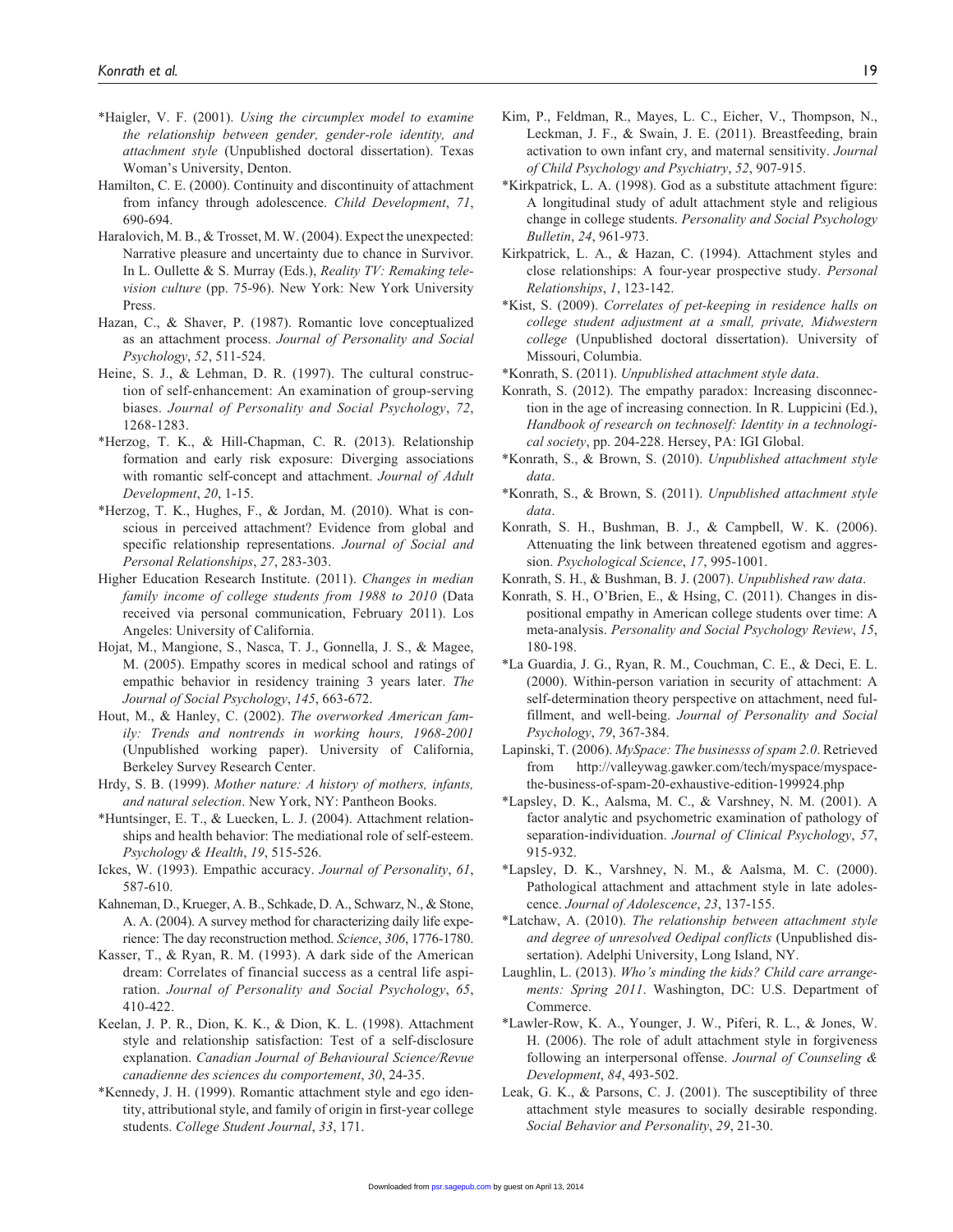- Lee, J. (2006). American Idol: Evidence on same-race preferences. *Journal of Economic Analysis & Policy*, *9*, Article 28.
- Lenhart, A., & Fox, S. (2006). *Twitterpated: Mobile Americans increasingly take to tweeting*. Washington, DC: Pew Research Center. Retrieved from [http://pewresearch.org/pubs/1117/twit](http://pewresearch.org/pubs/1117/twitter-tweet-users-demographic)[ter-tweet-users-demographic](http://pewresearch.org/pubs/1117/twitter-tweet-users-demographic)
- \*Levy, K. N., Blatt, S. J., & Shaver, P. R. (1998). Attachment styles and parental representations. *Journal of Personality and Social Psychology*, *74*, 407-419.
- Lewis, M. (1997). *Altering fate: Why the past does not predict the future*. New York, NY: Guilford Press.
- \*Litowitz, D. L. (1993). *Attachment behavior in adult romantic relationships: Impact of a secure attachment style stimulus* (Unpublished doctoral dissertation). Memphis State University, TN.
- \*Lopez, F. G., & Gormley, B. (2002). Stability and change in adult attachment style over the first-year college transition: Relations to self-confidence, coping, and distress patterns. *Journal of Counseling Psychology*, *49*, 355-364.
- \*Lopez, F. G., Gover, M. R., Leskela, J., Sauer, E. M., Schirmer, L., & Wyssmann, J. (1997). Attachment styles, shame, guilt, and collaborative problem-solving orientations. *Personal Relationships*, *4*, 187-199.
- MacDorman, M. F., Menacker, F., & Declercq, E. (2008). Cesarean birth in the United States: Epidemiology, trends, and outcomes. *Clinics in Perinatology*, *35*, 293-307.
- Madden, M. (2011). *65% of online adults use social networking sites* (Pew Internet & American Life Project). Retrieved from [http://www.pewinternet.org/Press-Releases/2011/65-of](http://www.pewinternet.org/Press-Releases/2011/65-of-online-adults-use-social-networking-sites.aspx)[online-adults-use-social-networking-sites.aspx](http://www.pewinternet.org/Press-Releases/2011/65-of-online-adults-use-social-networking-sites.aspx)
- Malahy, L. W., Rubinlicht, M. A., & Kaiser, C. R. (2009). Justifying inequality: A cross-temporal investigation of US income disparities and just-world beliefs from 1973 to 2006. *Social Justice Research*, *22*, 369-383.
- Markus, H. R., & Kitayama, S. (1991). Culture and the self: Implications for cognition, emotion, and motivation. *Psychological Review*, *98*, 224-253.
- McGroder, S. (1988). *A synthesis of research on child care utilization patterns*. Washington, DC: U.S. Department of Health and Human Services.
- \*McNally, A. M., Palfai, T. P., Levine, R. V., & Moore, B. M. (2003). Attachment dimensions and drinking-related problems among young adults: The mediational role of coping motives. *Addictive Behaviors*, *28*, 1115-1127.
- McPherson, M., Brashears, M. E., & Smith-Lovin, L. (2006). Social isolation in America: Changes in core discussion networks over two decades. *American Sociological Review*, *71*, 353-375.
- Media Literacy Clearinghouse. (2010). *Media use statistics*. Retrieved from <http://www.frankwbaker.com/mediause.htm>
- Mehdizadeh, S. (2010). Self-presentation 2.0: Narcissism and selfesteem on Facebook. *Cyberpsychology, Behavior, and Social Networking*, *13*(4), 357-364.
- \*Merriam-Pigg, L. (2012). *Lovers and friends: Understanding friends with benefits relationships and those involved* (Unpublished master's thesis). San Jose State University, CA.
- Mikulincer, M., Gillath, O., Halevy, V., Avihou, N., Avidan, S., & Eshkoli, N. (2001). Attachment theory and reactions to others' needs: Evidence that activation of the sense of attachment security promotes empathic responses. *Journal of Personality and Social Psychology*, *81*, 1205-1224.
- Mikulincer, M., Shaver, P. R., Gillath, O., & Nitzberg, R. A. (2005). Attachment, caregiving, and altruism: Boosting attachment security increases compassion and helping. *Journal of Personality and Social Psychology*, *89*, 817-839.
- Murray, S., & Oullette, L. (2008). *Reality TV: Remaking television culture*. New York: New York University Press.
- Myers, D. G. (2000). *The American paradox: Spiritual hunger in an age of plenty*. New Haven, CT: Yale University Press.
- Nabi, R. L., Biely, E. N., Morgan, S. J., & Stitt, C. R. (2003). Reality-based television programming and the psychology of its appeal. *Media Psychology*, *5*, 303-330.
- Narvaez, D. (2008). Triune ethics: The neurobiological roots of our multiple moralities. *New Ideas in Psychology*, *26*, 95-119.
- Narvaez, D., & Gleason, T. (2013). Developmental optimization. In D. Narvaez, J. Panksepp, A. N. Schore, & T. R. Gleason (Eds.), *Evolution, early experience and human development: From research to practice and policy* (pp. 307-325). Oxford, UK: Oxford University Press.
- Neumann, E., & Bierhoff, H. W. (2004). Ichbezogenheit versus Liebe in Paarbeziehungeri: Narzissmus im Zusammenhang mit Bindung und Liebesstilen. (Egotism versus Love in Romantic Relationships: Narcissism Related to Attachment and Love Styles.) *Zeitschrift für Sozialpsychologie*, *35*(1), 33-44.
- Nissen, E., Uvnäs-Moberg, K., Svensson, K., Stock, S., Widström, A.-M., & Winberg, J. (1996). Different patterns of oxytocin, prolactin but not cortisol release during breastfeeding in women delivered by caesarean section or by the vaginal route. *Early Human Development*, *45*, 103-118.
- \*Obegi, J. H., Morrison, T. L., & Shaver, P. G. (2004). Exploring intergenerational transmission of attachment style in young female adults and their mothers. *Journal of Social and Personal Relationships*, *21*, 625-638.
- O'Brien, E. H., Anastasio, P. A., & Bushman, B. J. (2011). Time crawls when you're not having fun: Feeling entitled makes dull tasks drag on. *Personality and Social Psychology Bulletin*, *37*, 1287-1296.
- O'Connor, T. G., & Croft, C. M. (2001). A twin study of attachment in preschool children. *Child Development*, *72*, 1501-1511.
- \*Ognibene, T. C., & Collins, N. L. (1998). Adult attachment styles, perceived social support and coping strategies. *Journal of Social and Personal Relationships*, *15*, 323-345.
- Olds, J., & Schwartz, R. S. (2009). *The lonely American: Drifting apart in the twenty-first century*. Boston, MA: Beacon Press.
- Oliver, M. B., & Hyde, J. S. (1993). Gender differences in sexuality: A meta-analysis. *Psychological Bulletin*, *114*, 29-51.
- Ong, E. Y. L., Ang, R. P., Ho, J. C. M., Lim, J. C. Y., Goh, D. H., Lee, C. S., & Chua, A. Y. K. (2011). Narcissism, extraversion and adolescents' self-presentation on Facebook. *Personality and Individual Differences*, *50*, 180-185.
- Oriña, M. M., Collins, W. A., Simpson, J. A., Salvatore, J. E., Haydon, K. C., & Kim, J. S. (2011). Developmental and dyadic perspectives on commitment in adult romantic relationships. *Psychological Science*, *22*, 908-915.
- \*Padykula, N. L. (2008). *Baccalaureate social work curriculum: A study examining student attachment styles, capacity to mentalize, and reflective learning style* (Unpublished doctoral dissertation). Smith College, Northampton, MA.
- Panek, E. T., Nardis, Y., & Konrath, S. (2013). Defining social netwo[rking sites a](http://psr.sagepub.com/)nd measuring their use: How narcissists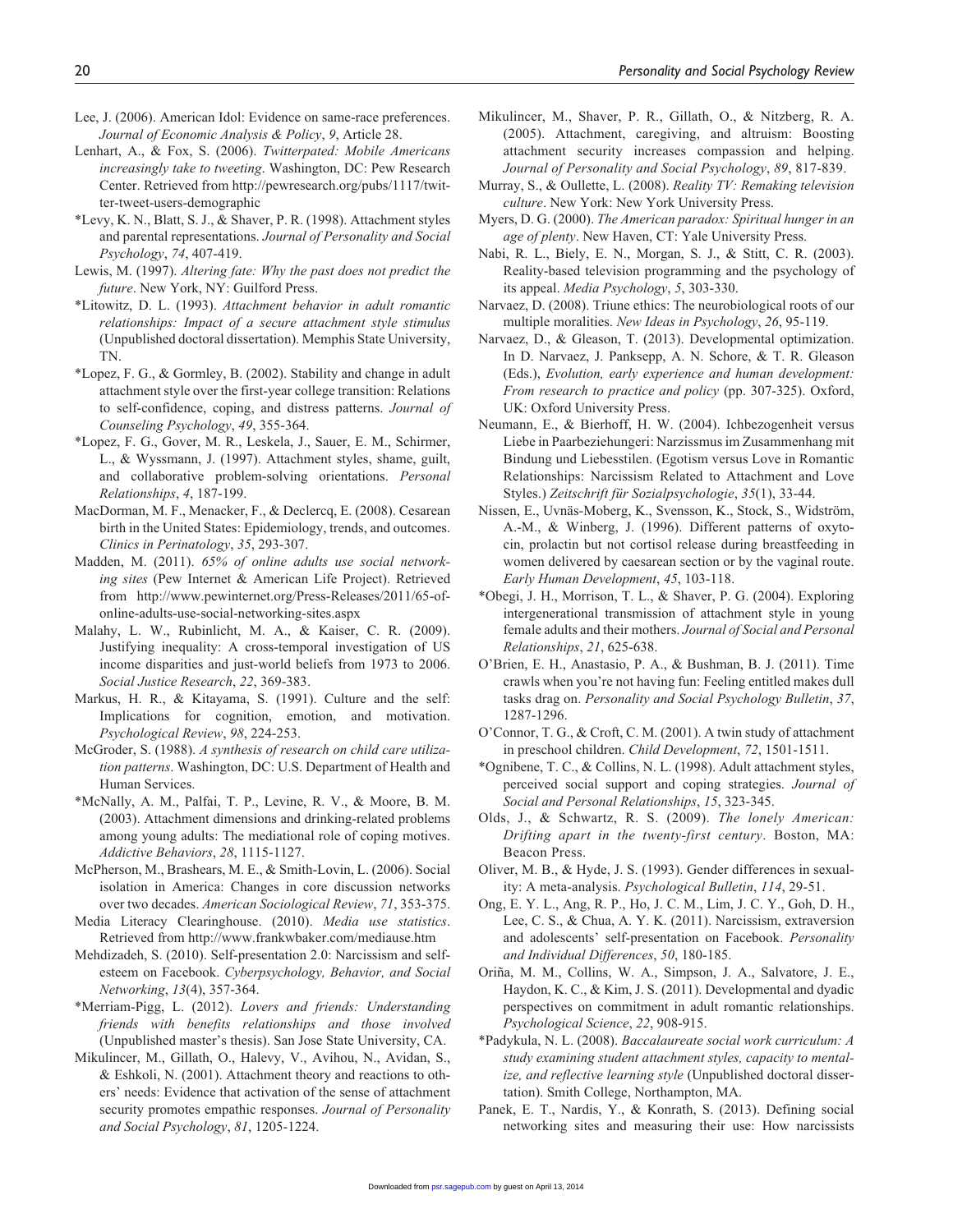differ in their use of Facebook and Twitter. *Computers in Human Behavior*, *29*, 2004-2012.

- Panksepp, J. (1998). *Affective neuroscience: The foundations of human and animal emotions*. New York, NY: Oxford University Press.
- \*Park, L. E., Crocker, J., & Mickelson, K. D. (2004). Attachment styles and contingencies of self-worth. *Personality and Social Psychology Bulletin*, *30*, 1243-1254.
- \*Pederson, S. (1999). *Insecure attachment as a predictor of aggression in adults* (Unpublished master's thesis). San Jose State University, CA.
- Perlman, D., & Fehr, B. (1987). The development of intimate relationships. In D. Perlman & S. Duck (Eds.), *Intimate relationships: Development, dynamics, and deterioration* (pp. 13-42). Thousand Oaks, CA: SAGE.
- \*Perrine, R. M. (1999). Please see me: Students' reactions to professor's request as a function of attachment and perceived support. *Journal of Experimental Education*, *68*, 60-72.
- \*Perrine, R. M., & King, A. S. (2004). Why do you want to see me? Students' reactions to a professor's request as a function of attachment and note clarity. *Journal of Experimental Education*, *73*, 5-20.
- Pew Internet Trend Data (Adults). (2013). *Three technology revolutions* (PewResearch Internet Project). Retrieved from [http://](http://www.pewinternet.org/Static-Pages/Trend-Data-(Adults).aspx) [www.pewinternet.org/Static-Pages/Trend-Data-\(Adults\).aspx](http://www.pewinternet.org/Static-Pages/Trend-Data-(Adults).aspx)
- Pew Research Center. (2007). *How young people view their lives, futures, and politicals: A portrait of generation next*. Retrieved from <http://people-press.org/reports/pdf/300.pdf>
- \*Pietromonaco, P. R., & Barrett, L. F. (1997). Working models of attachment and daily social interactions. *Journal of Personality and Social Psychology*, *73*, 1409-1423.
- Pietromonaco, P. R., & Barrett, L. F. (2000). The internal working models concept: What do we really know about the self in relation to others? *Review of General Psychology*, *4*, 155-175.
- \*Pincus, A. L., Dickinson, K. A., Schut, A. J., Castonguay, L. G., & Bedics, J. (1999). Integrating interpersonal assessment and adult attachment using SASB. *European Journal of Psychological Assessment*, *15*, 206-220.
- \*Pistole, M. C., & Arricale, F. (2003). Understanding attachment: Beliefs about conflict. *Journal of Counseling & Development*, *81*, 318-328.
- \*Pistole, M. C., & Vocaturo, L. C. (1999). Attachment and commitment in college students' romantic relationships. *Journal of College Student Development*, *40*, 710-720.
- Putnam, R. D. (2000). *Bowling alone: The collapse and revival of American community*. New York, NY: Touchstone Books.
- Putnam, R. D., & Feldstein, L. (2004). *Better together: Reviving the American community*. New York, NY: Simon & Schuster.
- \*Randolph, D. L., Smart, T. K. B., & Nelson, W. (1997). The personality research form as a discriminator of attachment styles. *Journal of Social Behavior and Personality*, *12*(1), 113-127.
- \*Randolph, D. L., & Waldrop, D. G. (1995). Efficacy of the vocational preference inventory as a discriminator of attachment styles. *Psychological Reports*, *76*, 1260-1262.
- Raskin, R., Novacek, J., & Hogan, R. (1991). Narcissistic selfesteem management. *Journal of Personality and Social Psychology*, *60*, 911-918.
- \*Rauer, A. J., & Volling, B. L. (2007). Differential parenting and sibling jealousy: Developmental correlates of young adults' romantic relationships. *Personal Relationships*, *14*, 495-511.
- Ravitz, P., Maunder, R., Hunter, J., Sthankiya, B., & Lancee, W. (2009). Adult attachment measures: A 25-year review. *Journal of Psychosomatic Research*, *69*, 419-432.
- Reis, H. T., & Shaver, P. (1988). Intimacy as an interpersonal process. In S. Duck, D. F. Hay, S. E. Hobfoll, W. Ickes, & B. M. Montgomery (Eds.), *Handbook of personal relationships: Theory, research and interventions* (pp. 367-389). Oxford, UK: John Wiley.
- Reisinger, D. (2010). *Nielsen: You sure have a lot of TVs*. Retrieved from [http://news.cnet.com/8301-10797\\_3-10426368-235.html](http://news.cnet.com/8301-10797_3-10426368-235.html)
- \*Roberts, A. (2003). *Long distance romantic relationships: Attachment, closeness, and satisfaction* (Unpublished PhD dissertation). Purdue University, West Lafayette, IN.
- Roberts, B. W., Edmonds, G., & Grijalva, E. (2010). It is developmental me, not Generation Me developmental changes are more important than generational changes in Narcissism— Commentary on Trzesniewski & Donnellan (2010). *Perspectives on Psychological Science*, *5*, 97-102.
- Rolf, H. (2013). *Finite mathematics* (8th ed., p. 736). Boston, MA: Cengage Learning.
- \*Rosenberg, I. D. (2004). *Adults' attachment style, views of parents and reported childhood and current fearfulness* (Unpublished doctoral dissertation). Adelphi University, Long Island, NY.
- Rosenthal, R., Rosnow, R. L., & Rubin, D. B. (2000). *Contrasts and effect sizes in behavioral research: A correlational approach*. New York, NY: Cambridge University Press.
- \*Rothman, M. C. (2001). *Attachment, siblings, and competition* (Unpublished doctoral dissertation). Adelphi University, Long Island, NY.
- \*Rowatt, W. C., & Kirkpatrick, L. A. (2002). Two dimensions of attachment to God and their relation to affect, personality, and religiosity constructs. *Journal for the Scientific Study of Religion*, *41*, 637-651.
- \*Ruvolo, A. P., Fabin, L. A., & Ruvolo, C. M. (2001). Relationship experiences and change in attachment characteristics of young adults: The role of relationship breakups and conflict avoidance. *Personal Relationships*, *8*, 265-281.
- Ryan, T., & Xenos, S. (2011). Who uses Facebook? An investigation into the relationship between the Big Five, shyness, narcissism, loneliness, and Facebook usage. *Computers in Human Behavior*, *27*, 1658-1664.
- Saculla, M. (2010). *Addressing relationships among moral judgment development, narcissism, and electronic media and communication devices* (Unpublished doctoral dissertation). Western Kentucky University, Bowling Green.
- Sarason, B. R., Sarason, I. G., & Gurung, R. A. R. (2001). Close personal relationships and health outcomes: A key to the role of social support. In B. R. Sarason & S. Duck (Eds.), *Personal relationships, implications for clinical and community psychology* (pp. 15-41). New York, NY: John Wiley.
- Schafer, J. L., & Graham, J. W. (2002). Missing data: Our view of the state of the art. *Psychological Methods*, *7*, 147-177.
- Scharfe, E., & Bartholomew, K. (1994). Reliability and stability of adult attachment patterns. *Personal Relationships*, *1*, 23-43.
- Schmitt, D. P., Alcalay, L., Allensworth, M., Allik, J. r., Ault, L., & Austers, I.*, et al*. (2003). Are men universally more dismissing than women? Gender differences in romantic attachment across 62 cultural regions. *Personal Relationships*, *10*, 307-331.
- Schmitt, D. P., Alcalay, L., Allensworth, M., Allik, J., Ault, L., A[usters, I., . .](http://psr.sagepub.com/) . ZupanÈiÈ, A. (2004). Patterns and universals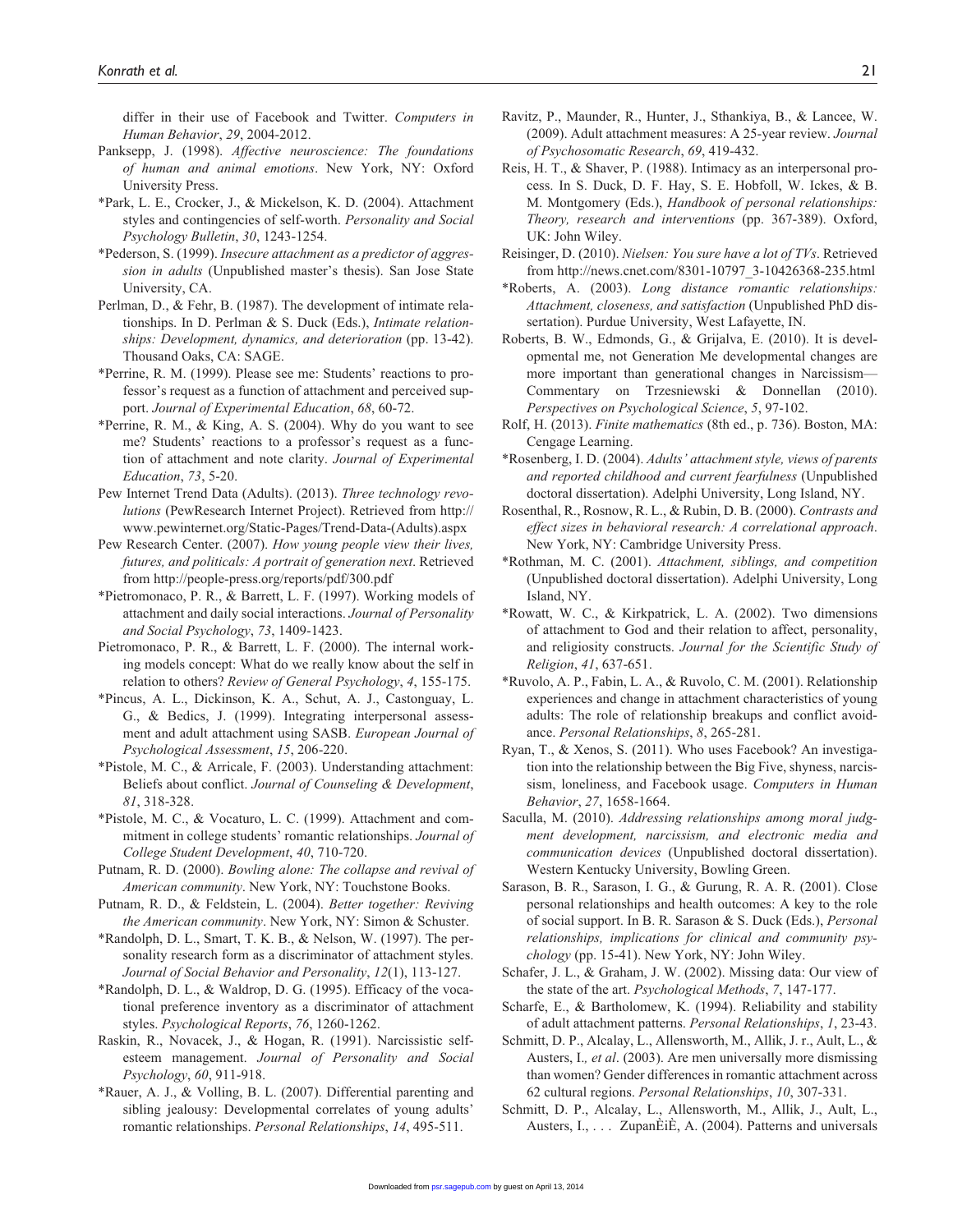of adult romantic attachment across 62 cultural regions: Are models of self and of other pancultural constructs? *Journal of Cross-Cultural Psychology*, *35*, 367-402.

- Schor, J. B. (2004). *Born to buy: The commercialized child and the new consumer culture*. New York, NY: Scribner.
- \*Schwartz, J. P., & Lindley, L. D. (2005). Religious fundamentalism and attachment: Prediction of homophobia. *The International Journal for the Psychology of Religion*, *15*, 145-157.
- \*Schwartz, J. P., Lindley, L. D., & Buboltz, W. C., Jr. (2007). Adult attachment orientations: Relation to affiliation motivation. *Counseling Psychology Quarterly*, *20*, 253-265.
- \*Schwartz, J. P., Waldo, M., & Higgins, A. J. (2004). Attachment styles: Relationship to masculine gender role conflict in college men. *Psychology of Men and Masculinity*, *5*, 143-146.
- Shaver, P. R., & Brennan, K. A. (1992). Attachment styles and the "Big Five" personality traits: Their connections with each other and with romantic relationship outcomes. *Personality and Social Psychology Bulletin*, *18*, 536-545.
- \*Shaver, P. R., Papalia, D., Clark, C. L., Koski, L. R., Tidwell, M. C., & Nalbone, D. (1996). Androgyny and attachment security: Two related models of optimal personality. *Personality and Social Psychology Bulletin*, *22*, 582-597.
- Simpson, J. A. (1990). Influence of attachment styles on romantic relationships. *Journal of Personality and Social Psychology*, *59*, 971-980.
- Smith, T., Marsden, P., Hout, M., & Kim, J. (2013). *General social surveys, 1972-2012* [machine-readable data file] (National Opinion Research Center edition, Sponsored by National Science Foundation). Chicago: National Opinion Research Center [producer]; Storrs: The Roper Center for Public Opinion Research, University of Connecticut [distributor].
- Smolewska, K., & Dion, K. L. (2005). Narcissism and adult attachment: A multivariate approach. *Self and Identity*, *4*, 59-68.
- \*Sprecher, S., & Fehr, B. (2011). Dispositional attachment and relationship-specific attachment as predictors of compassionate love for a partner. *Journal of Social and Personal Relationships*, *28*, 558-574.
- Sroufe, L. A., Egeland, B., & Kreutzer, T. (1990). The fate of early experience following developmental change: Longitudinal approaches to individual adaptation in childhood. *Child Development*, *61*, 1363-1373.
- Stein, H., Jacobs, N. J., Ferguson, K. S., Allen, J. G., & Fonagy, P. (1998). What do adult attachment scales measure? *Bulletin of the Menninger Clinic*, *62*, 33-82.
- Stewart, A. J., & Healy (1989). Linking individual development and social changes. *American Psychologist*, *44*, 30-42.
- Strathearn, L., Fonagy, P., Amico, J., & Montague, P. R. (2009). Adult attachment predicts maternal brain and oxytocin response to infant cues. *Neuropsychopharmacology*, *34*, 2655-2666.
- Swain, J. E., Tasgin, E., Mayes, L. C., Feldman, R., Todd Constable, R., & Leckman, J. F. (2008). Maternal brain response to own baby-cry is affected by cesarean section delivery. *Journal of Child Psychology and Psychiatry*, *49*, 1042-1052.
- \*Swenson, L. M., Nordstrom, A., & Hiester, M. (2008). The role of peer relationships in adjustment to college. *Journal of College Student Development*, *49*, 551-567.
- Synder, T., & Shafer, L. (1996). *Youth indicators* (NCES 96-027). Washington, DC: U.S. Department of Education, National Center for Education Statistics.
- \*Tagler, M. J., & Gentry, R. H. (2011). Gender, jealousy, and attachment: A (more) thorough examination across measures and samples. *Journal of Research in Personality*, *45*, 697-701.
- Thompson, K. L., & Gullone, E. (2008). Prosocial and antisocial behaviors in adolescents: An investigation into associations with attachment and empathy. *Anthrozoology*, *21*(2), 123-137.
- \*Troisi, J. D., & Gabriel, S. (2011). Chicken soup really is good for the soul: "comfort food" fulfills the need to belong. *Psychological Science*, *22*, 747-753.
- Trzesniewski, K. H., & Donnellan, M. B. (2010). Rethinking "Generation Me" a study of cohort effects from 1976–2006. *Perspectives on Psychological Science*, *5*, 58-75.
- Twenge, J. M. (1997). Changes in masculine and feminine traits over time: A meta-analysis. *Sex Roles*, *36*, 305-325.
- Twenge, J. M. (2000). The age of anxiety? The birth cohort change in anxiety and neuroticism, 1952-1993. *Journal of Personality and Social Psychology*, *79*, 1007-1021.
- Twenge, J. M. (2006). *Generation Me: Why today's young Americans are more confident, assertive, entitled—and more miserable than ever before*. New York, NY: Free Press.
- Twenge, J. M., & Campbell, W. K. (2008). Increases in positive self-views among high school students: Birth-cohort changes in anticipated performance, self-satisfaction, self-liking, and self-competence. *Psychological Science*, *19*, 1082-1086.
- Twenge, J. M., Campbell, W. K., & Freeman, E. C. (2012). Generational differences in young adults' life goals, concern for others, and civic orientation, 1966–2009. *Journal of Personality and Social Psychology*, *102*, 1045-1062.
- Twenge, J. M., & Campbell (2001). Age and birth cohort differences in self-esteem: A cross-temporal meta-analysis. *Personality and Social Psychology Review*, *5*, 321-344.
- Twenge, J. M., & Foster, J. (2008). Mapping the scale of the narcissism epidemic: Increases in narcissism 2002–2007 within ethnic groups. *Journal of Research in Personality*, *42*, 1619-1622.
- Twenge, J. M., & Foster, J. (2010). Birth cohort increases in narcissistic personality traits among American college students, 1982-2009. *Social Psychological and Personality Science*, *1*, 99-106.
- Twenge, J. M., & Im, C. (2007). Changes in the need for social approval, 1958-2001. *Journal of Research in Personality*, *41*, 171-189.
- Twenge, J. M., Konrath, S., Foster, J. D., Campbell, W. K., & Bushman, B. J. (2008). Egos inflating over time: A cross-temporal meta-analysis of the Narcissistic Personality Inventory. *Journal of Personality*, *76*, 875-902; discussion, 903-918.
- Twenge, J. M., Zhang, L., & Im, C. (2004). It's beyond my control: A cross-temporal meta-analysis of increasing externality in locus of control, 1960-2002. *Personality and Social Psychology Review*, *8*, 308-319.
- U.S. Bureau of Labor Statistics. (2013, February). *Women in the labor force: A databook* (Report 1040). Washington, DC: Government Printing Office.
- U.S. Bureau of the Census. (2000). *Historical Census of housing-Living alone rates*. Washington, DC: Government Printing Office.
- U.S. Bureau of the Census. (2010). *Table 296. Degrees earned by level and race/ethnicity*. Washington, DC: Government Printing Office.
- U.S. Bureau of the Census. (2011). *Statistical abstract of the United States, Table 78*. Washington, DC: Government Printing Office[.](http://psr.sagepub.com/)